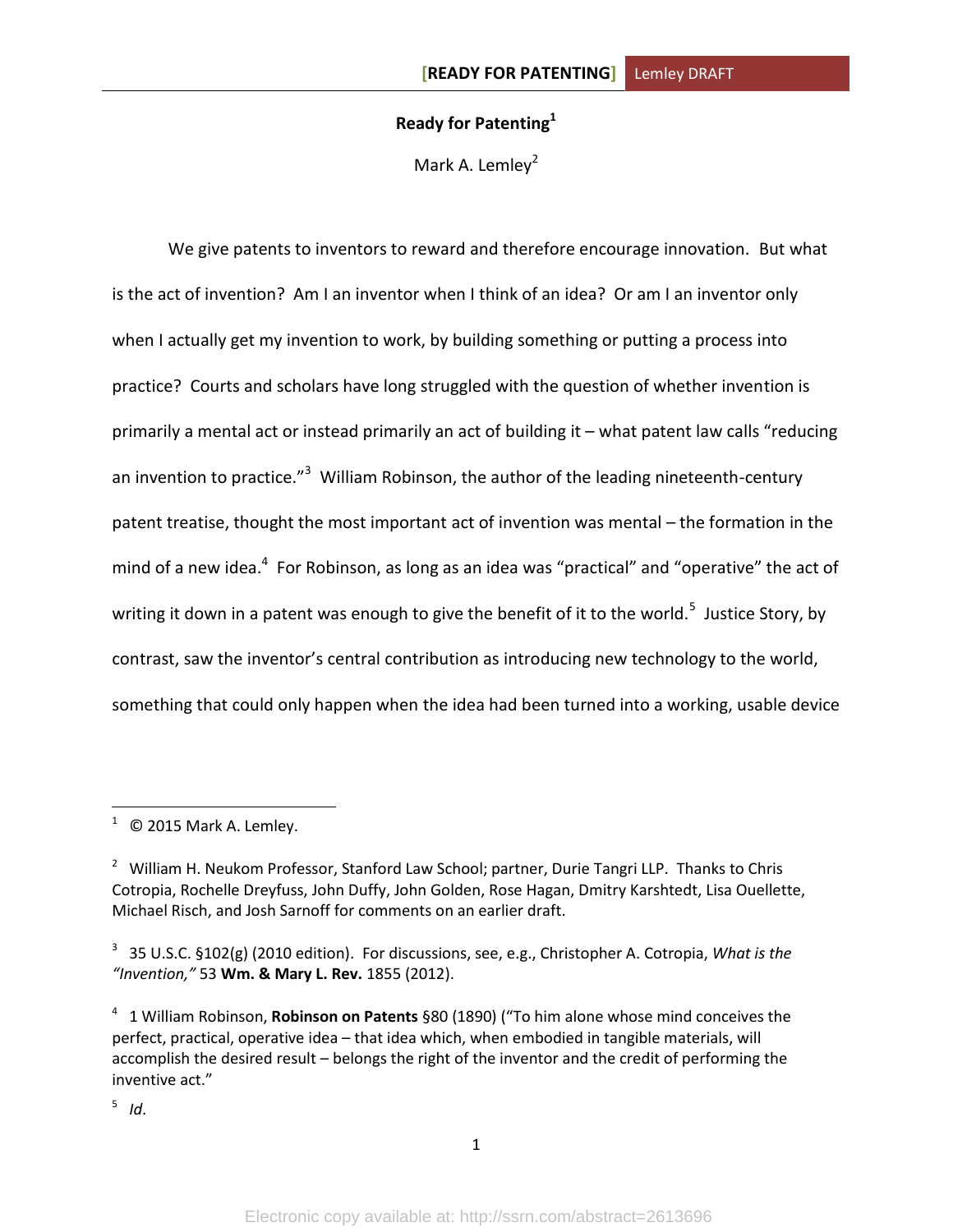or method.<sup>6</sup> Interestingly, both agreed on one thing: Paper patentees – those who never made anything – were not sufficiently advancing the progress of the useful arts.<sup>7</sup>

Patent law has tried to find a middle ground between these two visions of invention. The definition of invention in the 1952 Patent Act incorporates both conception and reduction to practice, sometimes choosing the first to conceive as the inventor and at other times choosing the first to reduce an invention to practice.<sup>8</sup> But in trying to walk that middle ground, patent law has actually discouraged inventors from getting their inventions to work in practice, rewarding those who run to the patent office before they are fully done with the invention and giving them precedence over those who take the time to make sure their invention works by building and testing it.<sup>9</sup> In an important class of cases – those in which the inventor has an idea but does not yet know if it will work – the patent system encourages the inventor to patent first and figure it out later, if at all. And precisely because those inventors haven't yet figured out what works, their patent claims tend to be more general, giving them broader rights than those

 $^6$  Earle v. Sawyer, 8 F. Cas. 254 (C.C.D. Mass. 1825) (Story, J.) ("The thing to be patented is not a mere elementary principle, or intellectual discovery, but a principle put in practice, and applied to some art, machine, manufacture, or composition of matter. . . . The law looks to the fact [of application], and not to the process by which it is accomplished.").

<sup>7</sup> *Id*. For a discussion of paper patents, see John F. Duffy, *Reviving the Paper Patent Doctrine*, 98 **Cornell L. Rev.** 1359 (2013).

To be sure, there is more nuance here than is portrayed in the text. A sufficiently detailed set of instructions could be viewed as introducing a new technology even if the inventor wasn't the one who actually built it. In theory, a patent ought to provide that sufficiently detailed set of instructions, though as I explain below it often doesn't.

 $8\,$  35 U.S.C. § 102(g) (2000).

 $9$  In so doing, the law has implicitly adopted Ed Kitch's prospect theory of the patent system, which gives broad rights to early inventors in hopes that they will then be incented to develop the invention. Edmund Kitch, *The Nature and Function of the Patent System*, 20 **J.L. & Econ.** 265 (1977). For criticism of that theory, see, e.g., Mark A. Lemley, *The Economics of Improvement in Intellectual Property Law*, 75 **Tex. L. Rev.** 989 (1997); Robert P. Merges & Richard R. Nelson, *On the Complex Economics of Patent Scope*, 90 **Colum. L. Rev.** 839 (1990).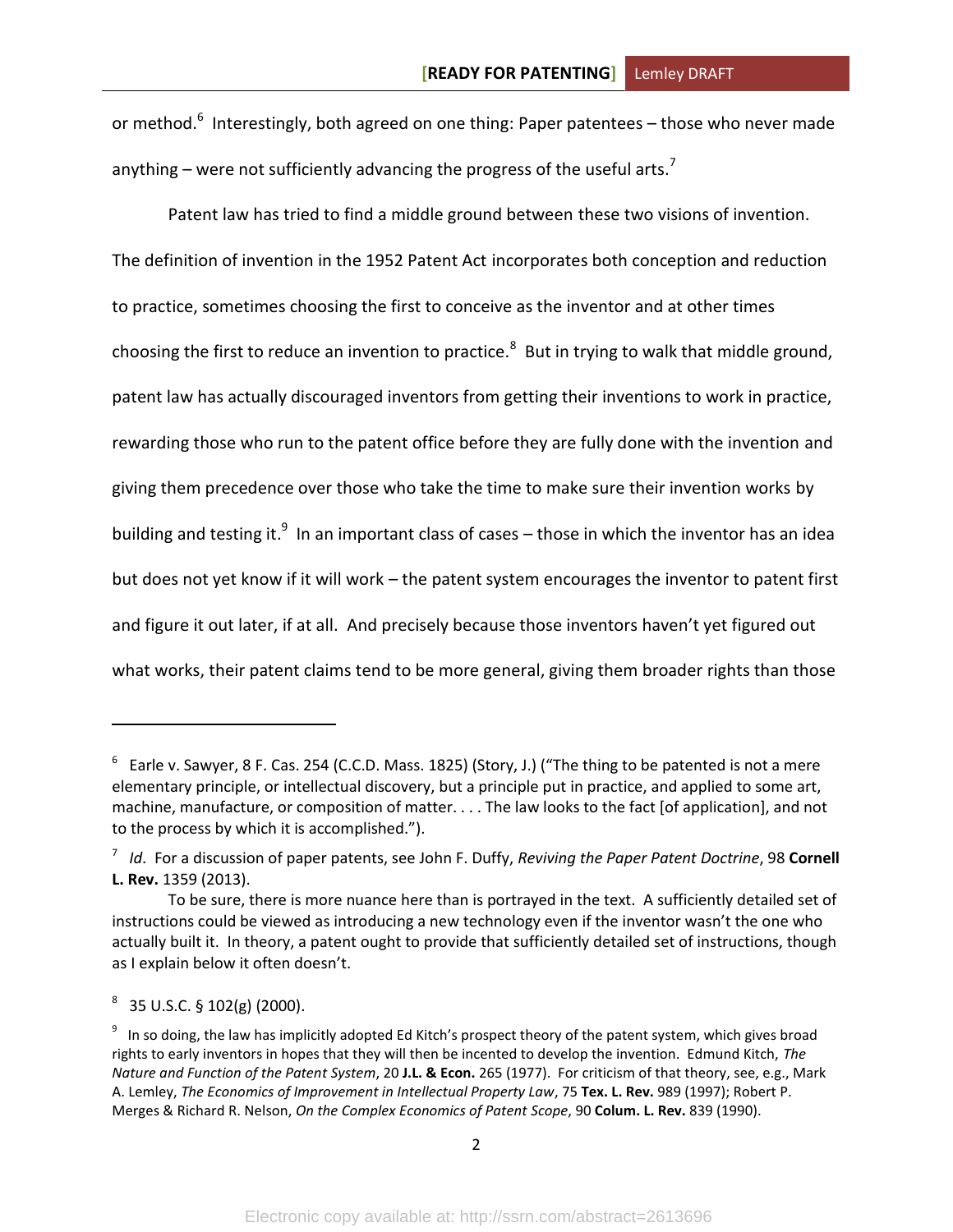who take the time to build and patent a working invention. The problem is even worse under the new America Invents Act passed in 2011, which encourages patentees to file their applications as soon as possible.<sup>10</sup> Indeed, those who actually build and test an invention under the new statute before filing a patent application may even find that they have lost their rights by doing so.

The fact that the law encourages inventors to file first and figure out later how (or even if) the invention works for its intended purpose is unfortunate. It produces underdeveloped patent applications that do not communicate useful information to the world. It facilitates the rise of patent trolls who obtain patents but never bother to produce a product, instead making a business of suing those who do. And it pushes people to patent things just in case, adding more patents into a system already overburdened with them. $^{11}$ 

Some have suggested that we should require patentees to actually make products<sup>12</sup> or

at least build and test prototypes before filing their patent applications.<sup>13</sup> But doing so would

 $10$  35 U.S.C. §102 (2011).

 $11$  One reason to patent early is to have something of legal significance to offer in licensing negotiations, helping to overcome Arrow's information paradox. *See* Kenneth J. Arrow, *Economic Welfare and the Allocation of Resources for Invention*, *in* **The Rate and Direction of Inventive Activity: Economic and Social Factors** 609, 614-16 (1962). As I have argued elsewhere, however, patents are not the only solution to the paradox. Inventors can and do bargain around trade secret rights as well. Mark A. Lemley, *The Surprising Virtues of Treating Trade Secrets as IP Rights*, 61 **Stan. L. Rev.** 311 (2008).

<sup>12</sup> *See, e.g.,* Richard A. Posner, *Patent Trolls Be Gone*, **Slate**, October 15, 2012, [http://www.slate.com/articles/news\\_and\\_politics/view\\_from\\_chicago/2012/10/patent\\_protection\\_ho](http://www.slate.com/articles/news_and_politics/view_from_chicago/2012/10/patent_protection_how_to_fix_it.html) [w\\_to\\_fix\\_it.html;](http://www.slate.com/articles/news_and_politics/view_from_chicago/2012/10/patent_protection_how_to_fix_it.html) J. Yosick, *Compulsory Patent Licensing for the Efficient Use of Inventions*, 2001 **U. III. L. Rev.** 1275.

<sup>13</sup> Christopher A. Cotropia, *The Folly of Early Filing in Patent Law,* 61 **Hastings L.J.** 65 (2009). Notably, the PTO used to require the submission of models of an invention in the early 19<sup>th</sup> century. *See, e.g.*, *The Commissioner of Patents on Models*, 38:8 **Sci. Am.** 113 (Feb. 23, 1878) (discussing the history of the model requirement and why it was no longer needed).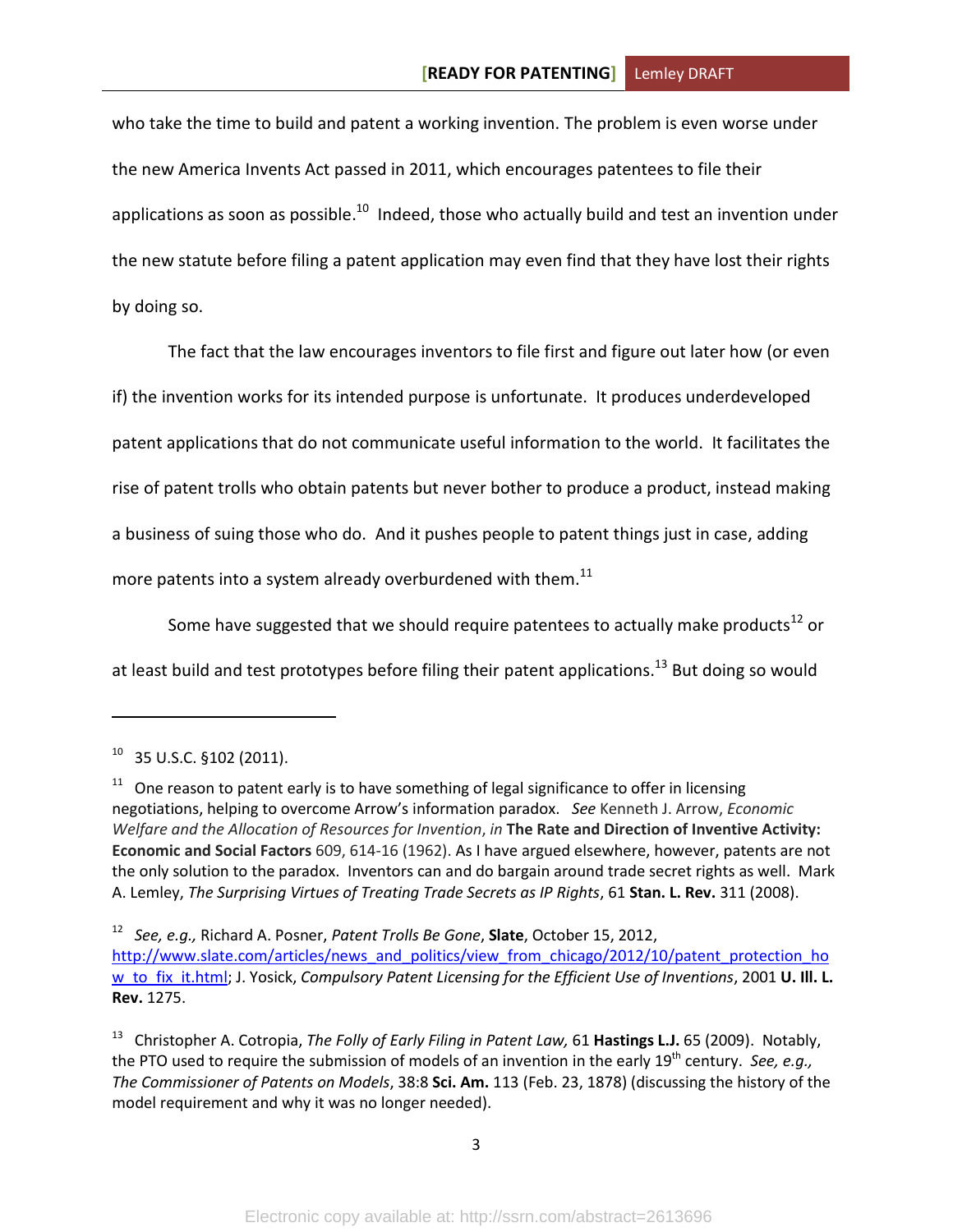have its own worrisome consequences, not least the fact that a scientific article could invalidate a patent without itself containing enough information to permit its author to file a patent. The result is a difficult problem for patent doctrine, one that is only exacerbated by the coming wave of cases under the America Invents Act. But whatever the right answer to that problem, we should not be in the position in which we currently find ourselves: treating inventors *less*  favorably if they try to build and test their inventions.<sup>14</sup>

In Part I, I walk through the often-confusing rules in the 1952 Act that determine what an inventor must show and when an invention is ready for patenting, and demonstrate that the regime we have created favors those who patent before building and testing a prototype. In Part II, I explore how the new patent rules in the AIA potentially exacerbate this problem. In Part III, I consider some possible solutions designed to encourage inventors to implement and test their ideas.

### **I. The 1952 Act: "Will Work for Its Intended Purpose"**

Under the 1952 Act, the key triggering event associated with a patent is the date of invention. As between two competing patent applicants, the 1952 Act (which applies to patent applications filed before March 16, 2013)<sup>15</sup> awarded the patent to the first to invent it. And when a patent examiner or an accused infringer argues that the patent is not valid because the

<sup>&</sup>lt;sup>14</sup> Others have suggested treating those who don't make products less favorably under the law. See, *e.g.,* John F. Duffy, *Reviving the Paper Patent Doctrine*, 98 **Cornell L. Rev.** 1359 (2013). More on this later.

<sup>15</sup> *See* Man. Pat. Examining Proc. §2159 (discussing transition dates).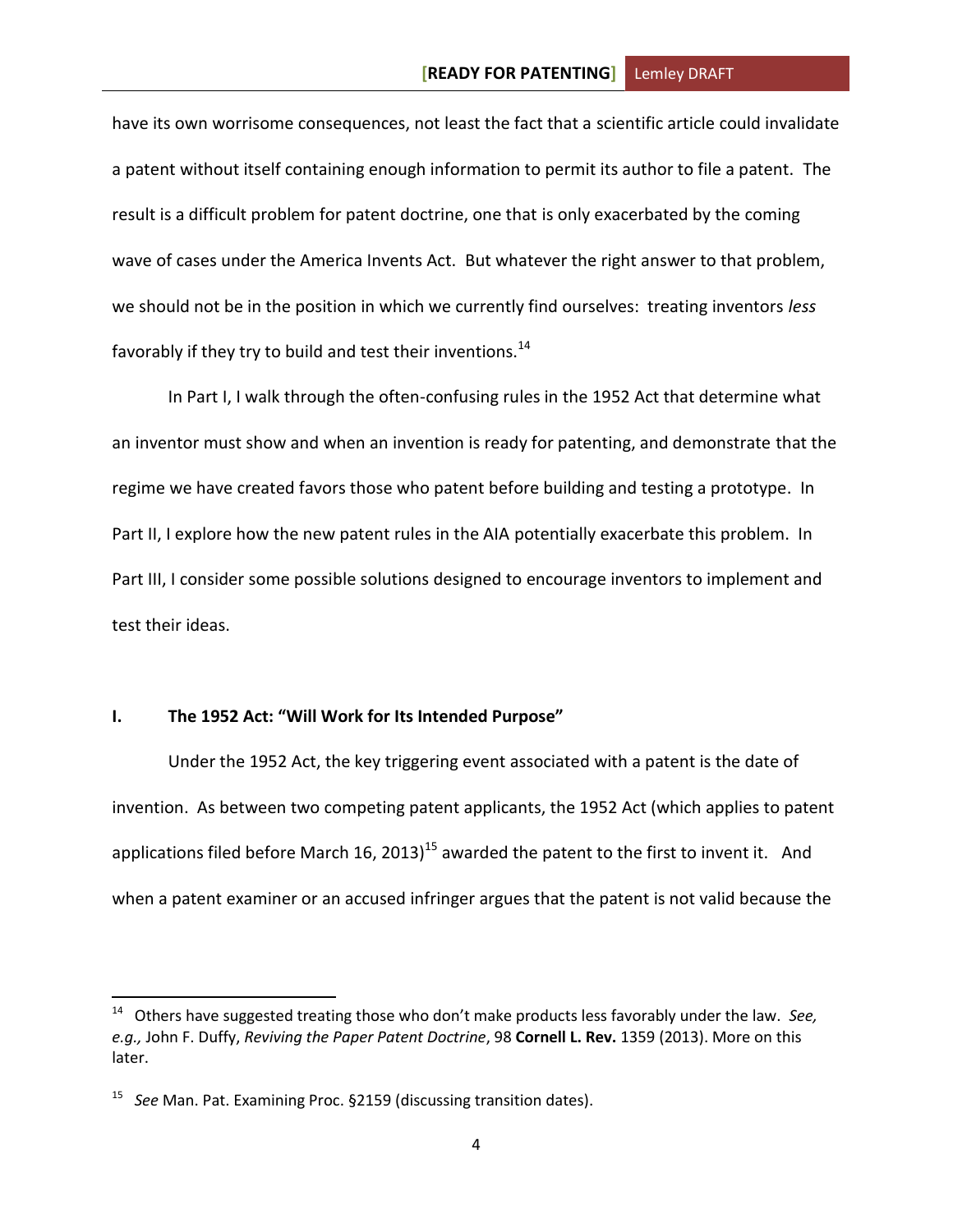invention is disclosed in the prior art, the patentee can avoid that prior art by showing that they

invented before the effective date of that prior art.<sup>16</sup>

But what exactly is "invention"? Historically the answer has involved the actual making

of a device that works. The goal of patent law on this view is the contribution of a tangible,

practical thing to the world. The Supreme Court in the Nineteenth Century held that an

invention was not complete until it had been reduced to practice:

Crude and imperfect experiments are not sufficient to confer a right to a patent; but in order to constitute an invention, the party must have proceeded so far as to have reduced his idea to practice, and embodied it in some distinct form.<sup>17</sup>

Inventions on this view often start as ideas – though not always; many important inventions in

history were accidental.<sup>18</sup> But they are not inventions until they actually result in a tangible

thing or a process that operates on and transforms the real world.<sup>19</sup> On this view, an invention

 $\overline{a}$ 

The issue is complicated by the fact that in the early part of the  $19<sup>th</sup>$  century patent claims were not intended to define the outer bounds of the invention, but rather to identify the central thing invented. *See* Dan L. Burk & Mark A. Lemley, *Fence Posts or Sign Posts? Rethinking Patent Claim Construction*, 157 **U. Pa. L. Rev.** 1743 (2009). For a discussion of the complications of this doctrine in an era before peripheral claiming, see Joshua D. Sarnoff, *The Historic and Modern Doctrines of Equivalents and Claiming the Future, Part I (1790-1870)*, 87 **J. Pat. & Trademark Ofc. Soc'y** 371, 386-91 (2005).

18 For a discussion of a number of prominent examples, see Mark A. Lemley, *The Myth of the Sole Inventor*, 110 **Mich. L. Rev.** 709 (2012); Sean Seymore, *Serendipity*, 88 **N.C. L. Rev.** 185 (2009).

19 *Cf.* Corona Cord Tire Co. v. Dovan Chem. Corp., 276 U.S. 358, 382 (1928) (commercialization of the invention was not required, but "the necessary reduction to use" could be proven by showing that the invention did work as described); *Ultramercial, Inc. v. Hulu LLC*, 772 F.3d 709 (Fed. Cir. 2014) (Mayer, J., concurring) ("the patent system does not extend to all products of human ingenuity. Because the system's objective is to encourage 'the onward march of science,' *O'Reilly v. Morse,* 56 U.S. (15 How.) 62, 113 (1853), its rewards do not flow to ideas—even good ones—outside of the technological arena.").

<sup>16</sup> 35 U.S.C. §102(g) (2010 edition); 37 C.F.R. §1.131.

<sup>17</sup> Seymour v. Osborne, 78 U.S. 516, 522 (1871). *See also* Clark Thread Co v. Willimantic Linen Co., 140 U.S. 481, 489 (1891) ("It is evident that the invention was not completed until the construction of the machine."); Earle v. Sawyer, 8 F. Cas. 254 (C.C.D. Mass. 1825) (Story, J.).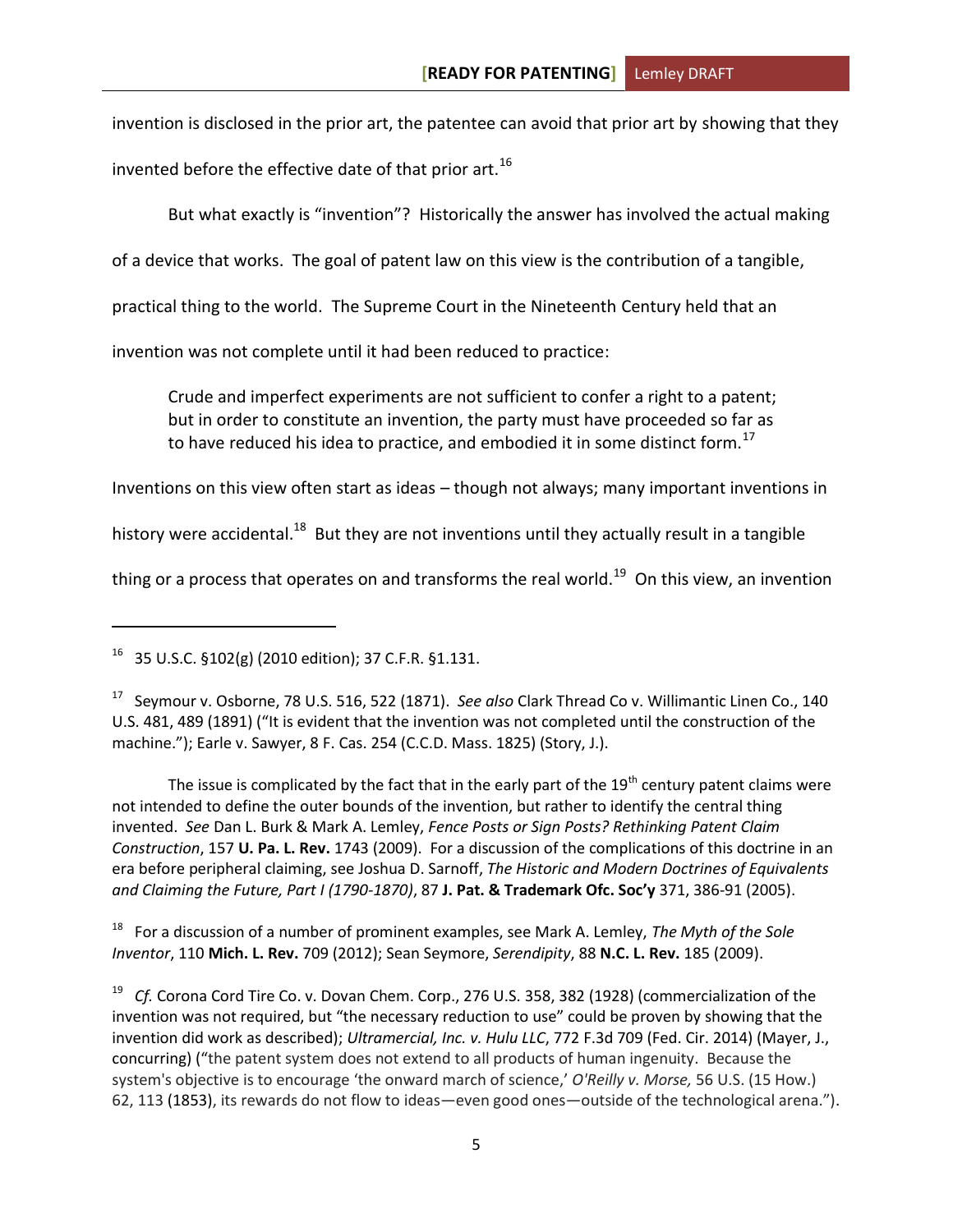requires reducing an idea to a tangible thing that actually works for its intended purpose – that achieves something useful in the world. Those who do that are inventors; those who don't may be smart and may even advance knowledge but they haven't made the world a better place.

Reduction to practice in this sense does not necessarily require that the patentee commercialize the invention.<sup>20</sup> But it requires that the inventor know that the invention actually works for its intended purpose.<sup>21</sup> Often that requires building and testing a model. Indeed, patent law early on developed a concept of experimental use that permitted those who had built a working prototype of the invention to test that invention to make sure it worked for its intended purpose without losing their right to a patent by doing so.<sup>22</sup>

But that view of invention has long coexisted with a second view, one that treats the

mental act as the inventor's paramount contribution. While that view has roots going back to

Robinson's famous 1890 patent treatise, $^{23}$  its fullest expression came in the Supreme Court's

 $20$  Corona Cord, 276 U.S. at 382.

<sup>21</sup> *See, e.g.,* Estee Lauder Inc. v. L'Oreal S.A., 129 F.3d 588, 593 (Fed. Cir. 1997) ("in addition to preparing a composition, an inventor must establish that he knew it would work, to reduce the invention to practice. . . . [A] reduction to practice does not occur until an inventor, or perhaps his agent, knows that the invention will work for its intended purpose."). The *Estee Lauder* court held that an inventor who had sent a composition out for testing but had not yet received the successful test results did not yet know that the invention would work for its intended purpose and therefore had not yet actually reduced to practice.

<sup>22</sup> *See, e.g.,* City of Elizabeth v. Pavement Co., 97 U.S. 126 (1877); Lough v. Brunswick Corp., 86 F.3d 1113, 1121 (Fed. Cir. 1996). Experimentation is permitted to stop the clock only until reduction to practice is complete; "experimental use can not occur after a reduction to practice." Continental Plastic Containers v. Owens Brockway Plastic Prods., 141 F.3d 1073, 1079 (Fed. Cir. 1998); Zacharin v. United States, 213 F.3d 1366, 1369 (Fed. Cir. 2000). Market testing to gauge consumer demand is not experimental use. In re Smith, 714 F.2d 1127, 1135 (Fed. Cir. 1983).

<sup>23</sup> 1 William Robinson, **Robinson on Patents** §80 (1890) ("To him alone whose mind conceives the perfect, practical, operative idea – that idea which, when embodied in tangible materials, will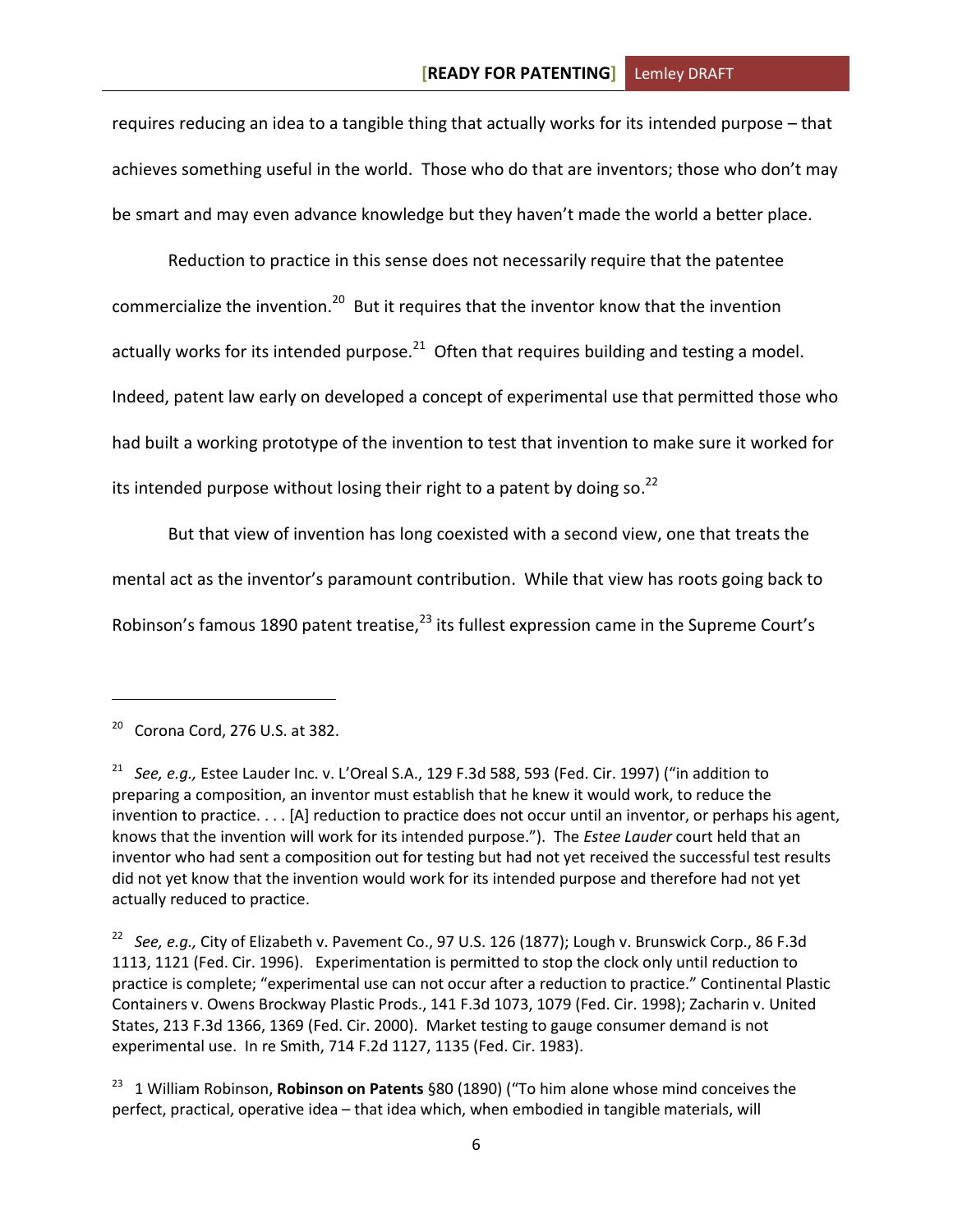1998 decision in *Pfaff*. There, the court distinguished its nineteenth-century cases and concluded that "[t]he primary meaning of the word 'invention' in the Patent Act unquestionably refers to the inventor's conception rather than to a physical embodiment of that idea."<sup>24</sup> For courts and scholars that take this view, it is a new idea that represents the primary contribution of an invention. Various people can implement the idea once it is disclosed, but no one could do so without the mental act – the conception of the idea itself. On this view, implementation is less important. Indeed, one purpose of the patent system might be to permit people with ideas to sell those ideas to others who will test or implement them.<sup>25</sup>

Notably, conception of an invention does *not* require that the inventor know that the invention will work for its intended purpose. I can conceive of an invention without having any idea whether or not it will work in practice. Indeed, I may not even know what my invention *is*  as long as I can make it and have some concept of an intended use.<sup>26</sup> Figuring out whether it

accomplish the desired result – belongs the right of the inventor and the credit of performing the inventive act.").

l

24 Pfaff v. Wells Elecs., 525 U.S. 55, 66 (1998). *See also* Hybritech v. Monoclonal Antibodies, Inc., 802 F.2d 1367 (Fed. Cir. 1986).

25 *See, e.g.,* Jonathan Barnett, *Intellectual Property as a Law of Organization*, 84 **S. Cal. L. Rev.** 875 (2011); Daniel Spulber, *How Patents Provide the Foundation of the Market for Inventions*, [http://papers.ssrn.com/sol3/papers.cfm?abstract\\_id=2487564](http://papers.ssrn.com/sol3/papers.cfm?abstract_id=2487564) (2014).

26 *See, e.g.,* Abbott Labs v. Geneva Pharms., Inc., 182 F.3d 1315 (Fed. Cir. 1999) (holding that a company that produced and sold a particular form of a chemical without knowing what it was had nonetheless reduced it to practice and therefore started the one-year clock running). Nicole Fortune argues that reduction to practice in *Abbott* is an alternative to proof of conception as evidence that the invention was ready for patenting. Nicole M. Fortune, *Scaltech Inc. v. Retech/Tetra LLC & Abbott Laboratories v. Geneva Pharmaceuticals, Inc.*, 15 **Berkeley Tech. L.J.** 185 (2000). For discussion of the policies underlying the on sale bar, see William C. Rooklidge & W. Gerald von Hoffman, III, *Reduction to Practice, Experimental Use and the "On Sale" and "Public Use" Bars to Patentability*, 63 **St. John's L. Rev.** 1 (1988).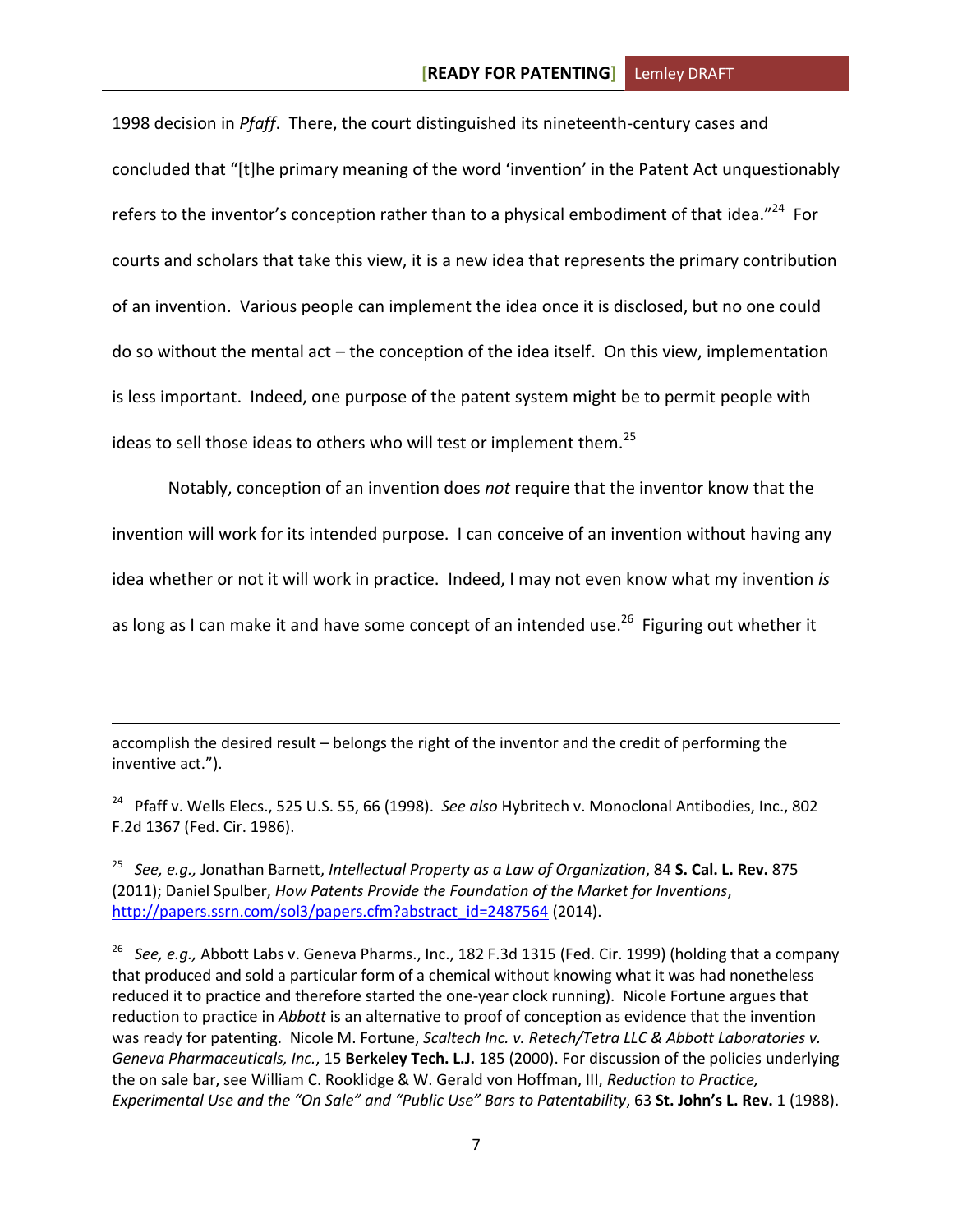works often involves reduction to practice and experimentation. But conception requires neither. While the definition of conception requires that the idea actually *turn out* to work.<sup>27</sup> the inventor does not need to understand why it works or even know whether it will turn out to work for a particular purpose in order to have conceived of the invention.<sup>28</sup> It is enough that the invention turns out to work.<sup>29</sup>

The 1952 Patent Act at first blush seems to strike a middle ground between these views.

Section 102(g) of that Act provides that when two parties both claim to be the first inventor,

the courts are to consider both the respective dates of conception and reduction to practice, as

well as the diligence of someone who is first to conceive and last to reduce to practice.<sup>30</sup> Thus,

neither conception nor reduction to practice alone determines when someone has invented;

 $\overline{a}$ 

In theory the utility doctrine could require more – proof of operability. *See* Robert Patrick Merges & John Fitzgerald Duffy, Patent Law and Policy 255 (6<sup>th</sup> ed. 2013) ("the utility doctrine is actually about timing . . . If the utility requirement is relatively lax, then inventors can obtain a patent relatively early in their research."). In practice, however, the doctrine plays a very limited role in most industries. *See* Dan L. Burk & Mark A. Lemley, *Policy Levers in Patent Law*, 89 **Va. L. Rev.** 1575 (2003) (noting that utility essentially never matters except in the life sciences). For an argument that a more robust utility doctrine could improve the patent system, see Michael J. Risch, *Reinventing Usefulness*, 2010 **B.Y.U. L. Rev.** 1195.

<sup>27</sup> *See, e.g.,* Dawson v. Dawson, 710 F.3d 1347, 1356 (Fed. Cir. 2013) (holding that conception requires a "definite and permanent idea of the **complete and operative invention** as it is hereafter to be applied in practice.").

<sup>&</sup>lt;sup>28</sup> See, e.g., Burroughs Wellcome Co. v. Barr Labs, Inc., 40 F.3d 1223, 1228 (Fed. Cir. 1994) ("an inventor need not know that his invention will work for conception to be complete. He need only show that he had the idea; the discovery that an invention actually works is part of its reduction to practice.").

<sup>29</sup> *Dawson*, 710 F.3d at 1356 ("part of the conception inquiry asks whether the inventor possessed an operative method of making the invention."); *Invitrogen Corp. v. Clontech Labs., Inc.,* 429 F.3d 1052, 1063 (Fed.Cir. 2005) (same).

<sup>30</sup> 35 U.S.C. §102(g).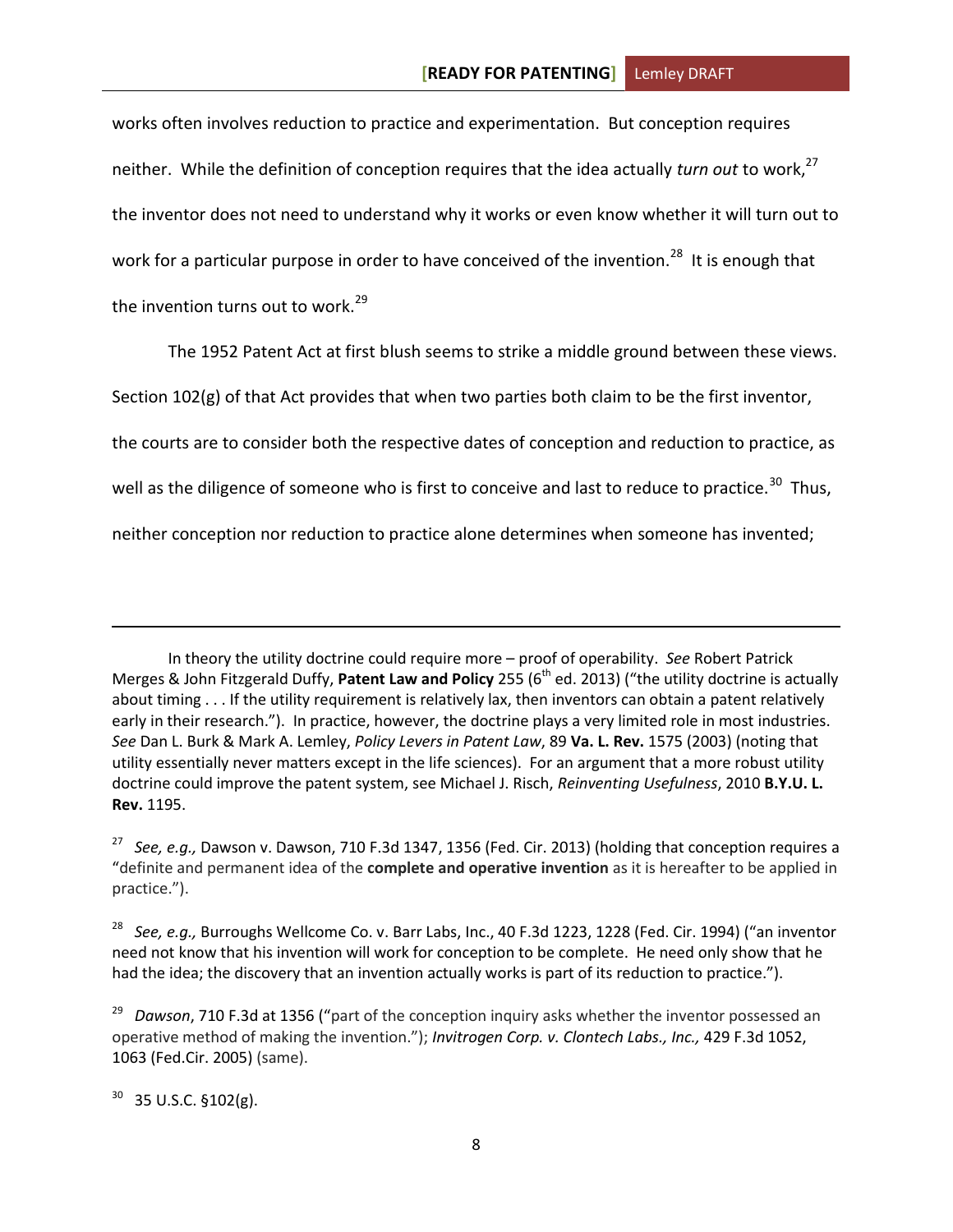invention occurs only once someone has conceived and is at least working diligently towards reduction to practice.

In fact, however, the reduction to practice section 102(g) contemplates is not necessarily a real reduction to practice. The law permits the filing of an enabling patent application to serve as a "constructive" reduction to practice sufficient to count for priority purposes.<sup>31</sup> That constructive reduction to practice is given parity with an actual reduction to practice. Put another way, the law of priority doesn't give any preference to inventors who actually build and test a device over those who merely write a patent application describing their conception. To the contrary: if you choose to constructively reduce the invention to practice you don't need to show that you know the invention will work for its intended purpose.<sup>32</sup> So in an important class of cases – inventions whose inventor has an idea but isn't yet sure if it will work – these "paper patentees"<sup>33</sup> are more likely to win a priority contest than those who wait to build and test their invention before filing.

<sup>31</sup> *See, e.g.*, In re Lundak, 773 F.2d 1216 (Fed. Cir. 1985).

<sup>&</sup>lt;sup>32</sup> See, e.g., Robotic Vision Sys., Inc. v. View Eng'g, Inc., 249 F.3d 1307, 1312 (Fed. Cir. 2001) (holding an invention ready for patenting despite evidence "that one of the inventors expressed skepticism as to whether the invention would work for its intended purpose": "It will be a rare case indeed in which an inventor has no uncertainty concerning the workability of his invention before he has reduced it to practice. No such requirement will be applied here."). *See also* Pfaff v. Wells Elecs., 525 U.S. 55, 66 (1998), in which the Court held that an invention was ready for patenting before the patentee built it. By contrast, if the idea is so unformed that the patentee cannot describe it in an enabling way, it is not ready for patenting. Space Systems/Loral, Inc. v. Lockheed Martin Corp., 271 F.3d 1076, 1080 (Fed. Cir. 2001).

<sup>33</sup> Mark A. Lemley, *Ex Ante Versus Ex Post Justifications for Intellectual Property*, 71 **U. Chi. L. Rev.** 129, 137(2004). For a discussion of paper patentees and their historic treatment in the law, see Duffy, *supra* note \_\_.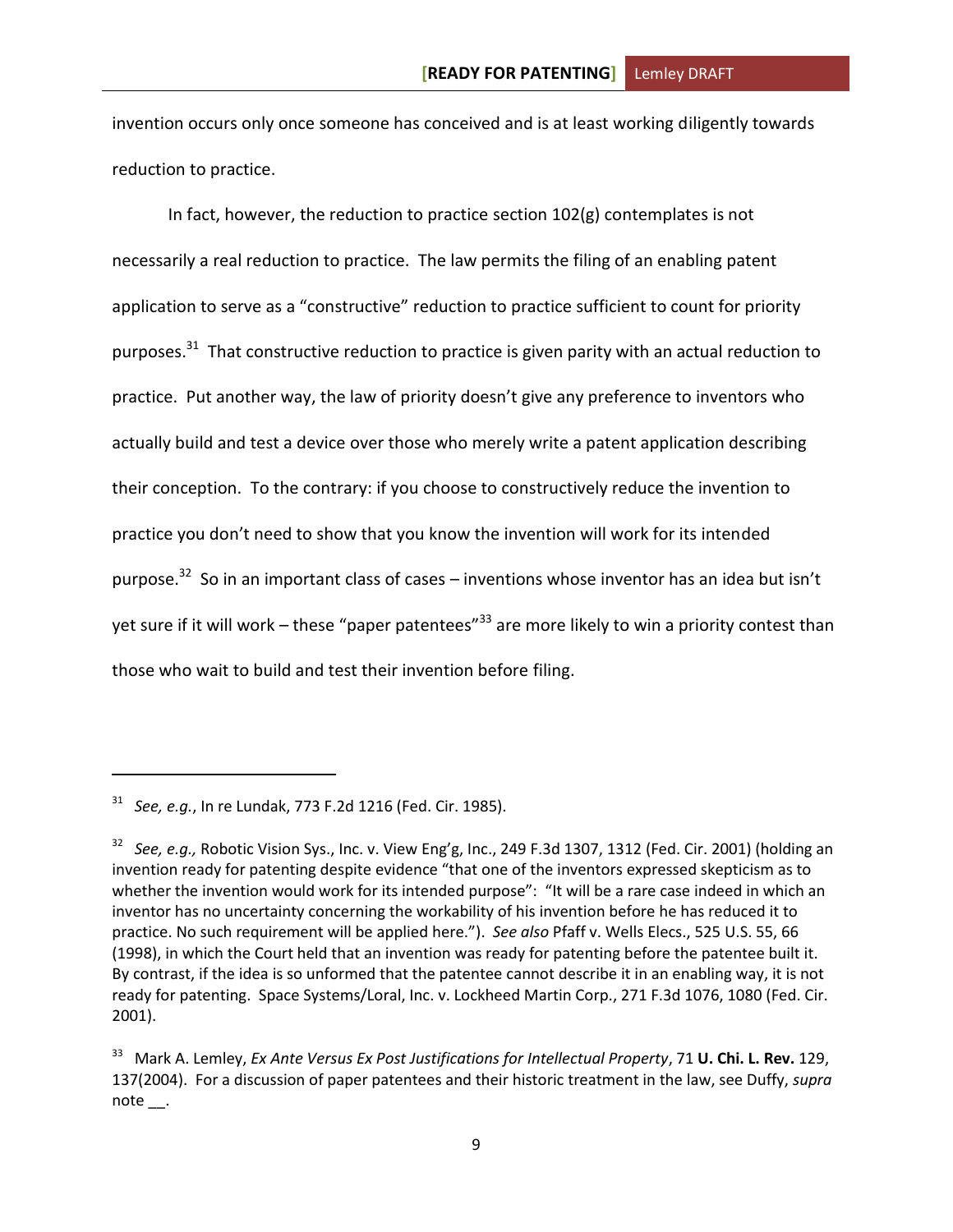To be sure, the patent application must be enabling: it must teach a person having ordinary skill in the art enough that they could make and use the invention without "undue experimentation."<sup>34</sup> But the courts have permitted applications that require a fair amount of experimentation without invalidating a patent claim on enablement grounds.<sup>35</sup> And part of that "due" experimentation can involve figuring out that the invention actually works.<sup>36</sup> Courts have permitted applicants with an idea but no way to know whether that idea works to use "prophetic examples" – essentially, guesses as to what would happen if they were to build and test the invention.<sup>37</sup> If that guess turns out to be reasonably accurate, the paper patentee gets credit for teaching others how to make and use the invention even though she never did so herself.<sup>38</sup>

The result is to disadvantage inventors who actually build and test their inventions before filing a patent application. An inventor is better off filing a patent application as early as possible, before – or perhaps instead of – building a prototype or testing the invention. An inventor who waits to build and test a prototype can qualify as the first inventor even if someone else files an application first, but only if they can show that they were diligent in

l

<sup>34</sup> *See, e.g.,* In re Wands, 858 F.2d 731 (Fed. Cir. 1988).

<sup>&</sup>lt;sup>35</sup> See id. The cases center on whether experimentation is "undue." A patent is not enabling if excessive experimentation is required. Wyeth v. Abbott, 720 F.3d 1380 (Fed. Cir. 2013).

<sup>36</sup> *Robotic Vision*, 249 F.3d at 1312; *Burroughs Wellcome*, 40 F.3d at 1228.

<sup>37</sup> *See, e.g.,* Atlas Powder v. E.I. du Pont de Nemours, 750 F.2d 1569 (Fed. Cir. 1984).

 $38$  Of course, it is always possible that such a prophecy will turn out to be wrong – that the invention won't work as predicted. But if so, the patent will generally not turn out to be particularly valuable whether or not it was tested first. Indeed, such a patent should be invalid for lack of utility as well as lack of enablement.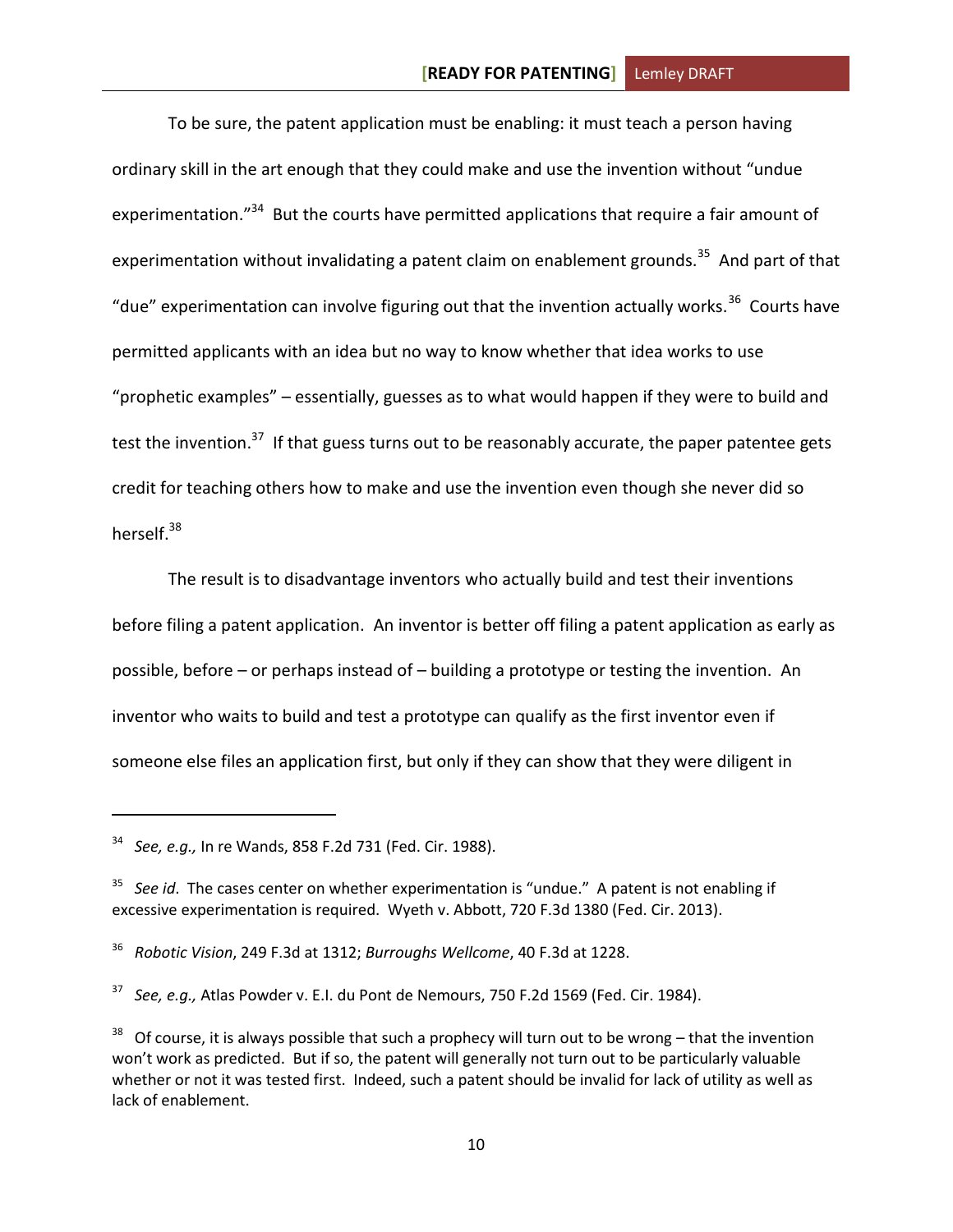reducing the invention to practice. The test for diligence is quite strict, requiring continuous acts to build and test the invention.<sup>39</sup> Inventors have lost their claim because they spent even a week or two doing something other than building the invention. So diligence is unlikely to provide much of a counterweight.<sup>40</sup> As against the inventor who went straight to the patent office, those who seek to build and test the invention are at a disadvantage.

Those who actually build a prototype are disadvantaged in a second way under the 1952 Act. The "on sale" bar applies to those who sell the actual physical embodiment of the invention, but not to those who sell or license the idea of the invention itself.<sup>41</sup> The Supreme Court expanded the doctrine somewhat to include those who put the invention on sale before they have actually built a prototype, but even then it is only selling the working invention itself, not selling the idea for the invention, that can trigger the one-year bar date for patenting.<sup>42</sup> There are decent reasons not to force those who are seeking to sell an idea to obtain a patent before they know whether the idea is worth anything.<sup>43</sup> But the fact remains that if you sell an

<sup>39</sup> *See, e.g.,* Griffith v. Kanamaru, 816 F.2d 624 (Fed. Cir. 1987).

<sup>&</sup>lt;sup>40</sup> Colleen Chien and I have found that only 10% of interference cases are decided on diligence grounds, and of those only 2.5% found for the junior filer based on their diligence in reducing to practice. Mark A. Lemley & Colleen V. Chien, *Are the U.S. Patent Priority Rules Really Necessary?*, 54 **Hastings L.J.** 1299, tbl. 2 (2003).

<sup>&</sup>lt;sup>41</sup> See, e.g., Minton v. Nat'l Ass'n of Securities Dealers, 336 F.3d 1373 (Fed. Cir. 2003) (transfer of knowhow of a claimed process is not a sale under 102(b), but transfer of an operational computer program that performs the claimed process is); In re Kollar, 286 F.3d 1326 (Fed. Cir. 2002) (same).

<sup>&</sup>lt;sup>42</sup> Pfaff v. Wells Elecs., 525 U.S. 55, 66 (1998).

<sup>43</sup> For discussion of these issues, see, e.g., Timothy R. Holbrook, *The More Things Change, the More They Stay the Same: Implications of Pfaff v. Wells Electronics, Inc. and the Quest for Predictability in the On-Sale Bar*, 15 **Berkeley Tech. L.J.** 933 (2000).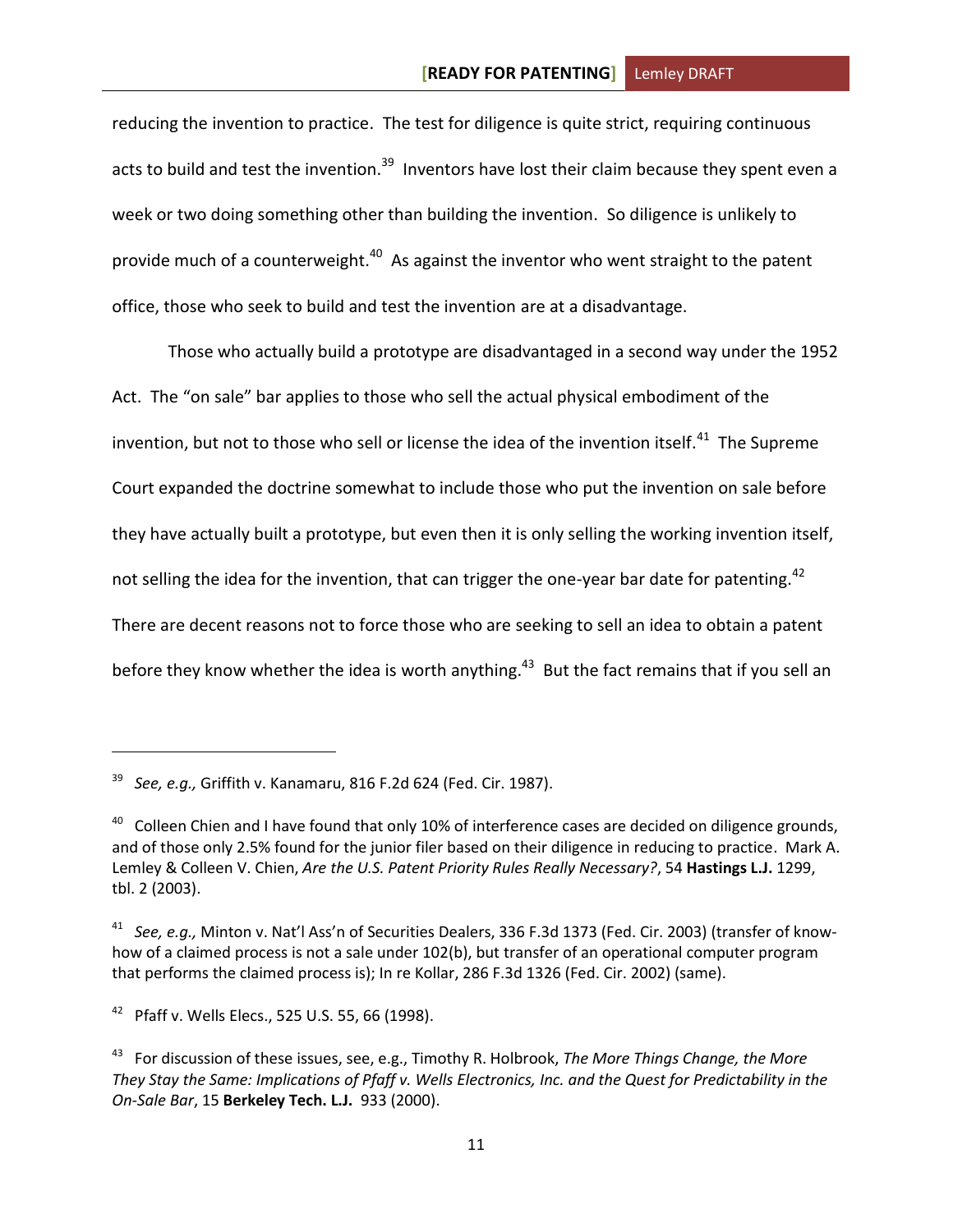idea committed to paper alone, the law will treat you more favorably than if you sell a prototype along with your idea.

### **II. The AIA and the Move Away From Construction and Testing**

The 1952 Act, then, put a thumb on the scale in favor of filing a patent application early rather than waiting to build something. In 2011, Congress enacted the America Invents Act (AIA), the most substantial overhaul of the patent system in the past sixty years. The AIA does even more than the 1952 Act to encourage early filing.

The most significant change in the AIA was the move from a first to invent regime to a first inventor to file regime. Before 2011, U.S. patent law chose among competing claimants to a patent by favoring the first to invent. Under the AIA, we (largely) follow the rest of the world in awarding the patent to the first inventor to file a patent application.<sup>44</sup> The goal of the move to (mostly) first to file, besides harmonization, is to encourage inventors to move with alacrity to share their invention with the world.<sup>45</sup> Under the new law, an inventor can't rest on merely having invented; they have to race to the Patent and Trademark Office (PTO) in hopes of beating competitors. Whether it is by filing a (later-published) patent application or by publishing the invention, one of the touted advantages of the AIA is that it will encourage inventors to promptly disclose their ideas to the public.<sup>46</sup> And the means of that disclosure is

<sup>44</sup> Portions of this paragraph and the one that follows are adapted from Mark A. Lemley, *Does Public Use Mean the Same Thing It Did Last Year?*, \_\_ **Tex. L. Rev.** \_\_ (forthcoming 2015).

 $^{45}$  For an empirical analysis of the likely effects of the move, see David S. Abrams & R. Polk Wagner, *Poisoning the Next Apple? The America Invents Act and Individual Inventors*, 65 **Stan. L. Rev.** 517 (2013).

<sup>46.</sup> *See, e.g.,* White House Office of the Press Secretary, *President Obama Signs America Invents Act,*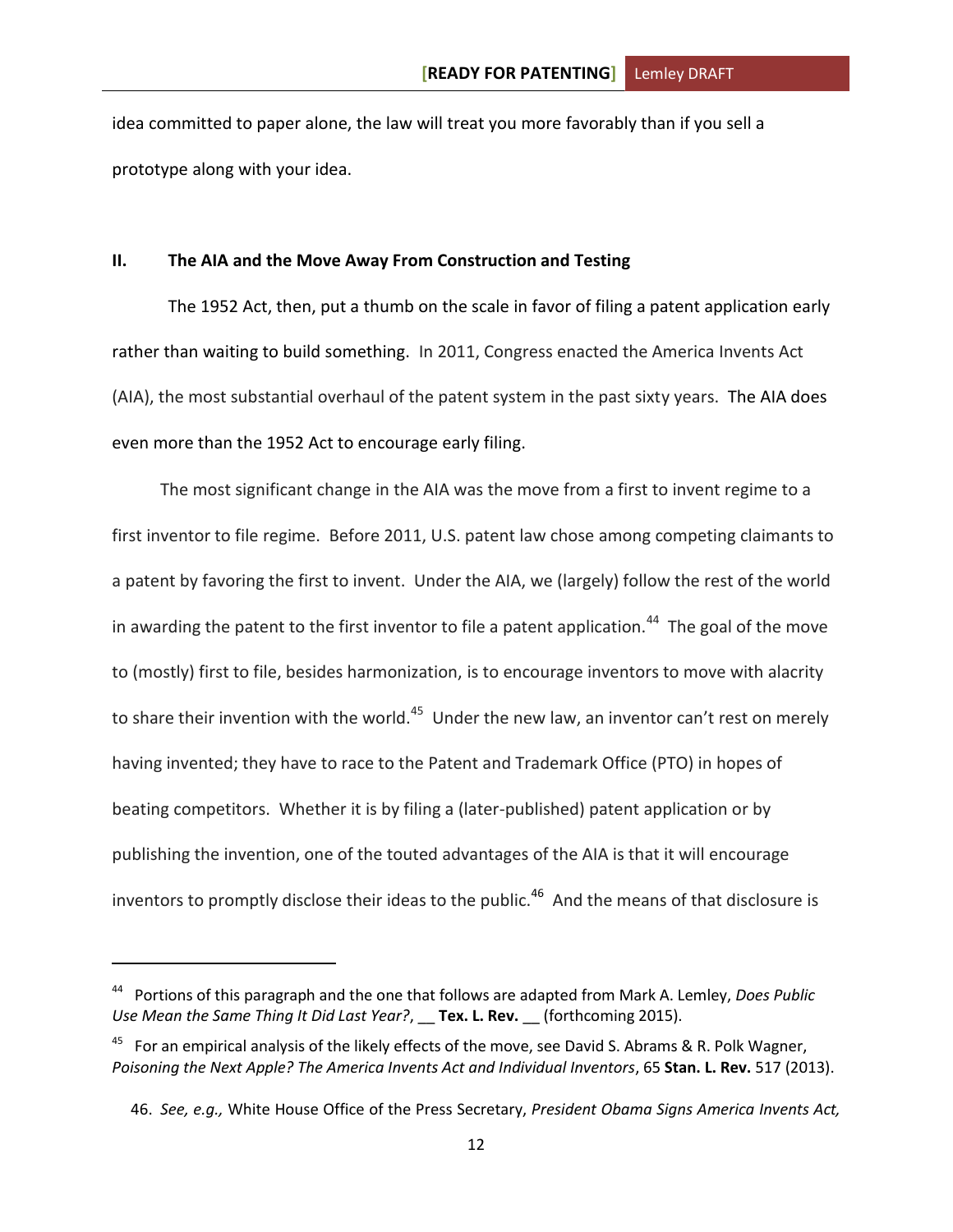ultimately keyed to the filing of the patent application, not to releasing a product.

The structure of the AIA is not encouraging to those who would build and test their invention before filing a patent application. As we have seen, the 1952 Act gave a patent to the first person to invent, and invention was defined as a hybrid between conception and (actual or constructive) reduction to practice. I argued in the last section that that hybrid approach was insufficiently protective of those who chose to build rather than simply patent. But the AIA replaces the first-to-invent system with a first-to-file priority system. While a first-to-file system has the advantage of simplicity, eliminating many of the complex rules for priority under the 1952 Act, $^{47}$  it also eliminates any ability for an inventor who waits to file her patent application until after she has perfected the invention to claim priority against a paper patentee who heads straight to the patent office. No matter who invented first or how good the argument for delaying in order to build and test the invention, under the AIA the inventor who arrives at the patent office second loses.<sup>48</sup> Put another way, while the 1952 Act didn't give enough encouragement to build and test, the AIA gives none at all.

The AIA may make it more difficult to build and test the invention in another way. There is one doctrine in the pre-AIA case law that encourages inventors to build and test their inventions before filing for a patent. That is the experimental use doctrine. The 1952 Act

l

13

*Overhauling the Patent System to Stimulate Economic Growth, and Announces New Steps to Help Entrepreneurs Create Jobs* (Sept. 16, 2011) (noting that the purpose of the bill was to help inventors bring their ideas to market more quickly).

<sup>47</sup> *See* Lemley & Chien, *supra* note \_\_ (discussing the simplicity advantages of a first-to-file rule); Gerald J. Mossinghoff, *The U.S. First-to-Invent System has Provided No Advantage to Small Entities*, 88 J. PAT. & TRADEMARK OFC. SOC'Y 425, 425 n.1 (2002).

<sup>&</sup>lt;sup>48</sup> 35 U.S.C. §102(a)(2). There is a limited exception for those who publicly disclose their invention before anyone else applies for a patent, which I discuss below.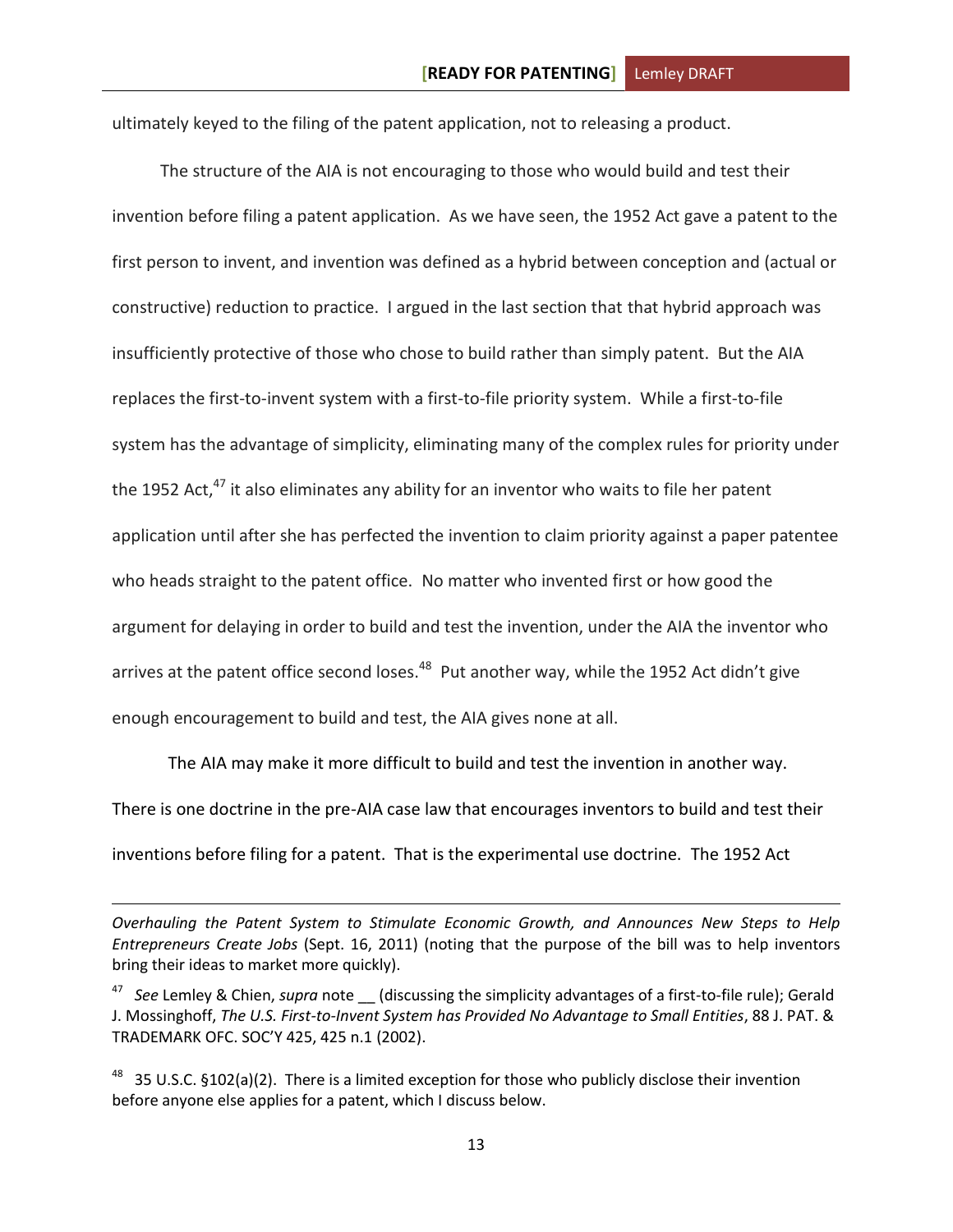requires that an inventor file a patent application within one year after engaging in a public use or a sale of the invention. The experimental use doctrine stops the clock running if the inventor can show that her sale or public use was part of an effort to experiment on the invention, reducing it to practice and making sure it works for its intended purpose.<sup>49</sup> While patent law normally bars a patent if the invention has been on sale or in public use for more than a year, the experimental use defense allows an inventor to extend that period by selling or using her invention herself for more than a year for purposes of experiment.<sup>50</sup> But only the inventor's uses or those she licenses are excused; a third party's sale or public use of the same invention will start the one-year clock running.

Does experimental use survive the AIA? The new statutory framework suggests that what I do between conception and reduction to practice doesn't matter, but also won't prevent another inventor from patenting first. My own *public* disclosures in printed publications will bar others from getting a patent if they didn't file or disclose first. They will preserve my right

<sup>49</sup> *See, e.g.,* Pfaff v. Wells Elecs., 525 U.S. 55, 64 (1998) ("an inventor who seeks to perfect his discovery may conduct extensive testing without losing his right to obtain a patent . . . even if such testing occurs in the public eye."). There is a fact-specific, multifactor test to determine whether a particular use or sale is in fact an experiment. *See, e.g.,* Baker Oil Tools, Inc. v. Geo Vann, Inc., 828 F.2d 1558, 1564 (Fed. Cir. 1987); Monon Corp. v. Stoughton Trailers, Inc., 239 F.3d 1253 (Fed. Cir. 2001); Lough v. Brunswick Corp., 86 F.3d 1113, 1121 (Fed. Cir. 1996). For a detailed discussion of the multi-factor test, see, e.g., Shashank Upadhye, *To Use or Not to Use: Reforming Patent Infringement, the Public Use Bar, and the Experimental Use Doctrine as Applied to Clinical Testing of Pharmaceutical and Medical Device Innovation*, 4 **Minn. Intell. Prop. Rev.** 1, 12-50 (2002). The Federal Circuit has sometimes spoken of the experimental use doctrine as simply part of the public use inquiry, see TP Labs., Inc. v. Professional Positioners, Inc., 724 F.2d 965, 971 (Fed. Cir. 1984), but it has done so in order to align the burden of proof. The two questions are analytically distinct. One asks whether a use was reasonably accessible to the public; the other asks whether that use should nonetheless not trigger the one-year clock because it was done for experimental purposes. Not all experiments are public, and not all public uses are experiments.

<sup>50</sup> City of Elizabeth v. Pavement Co., 97 U.S. 126 (1877).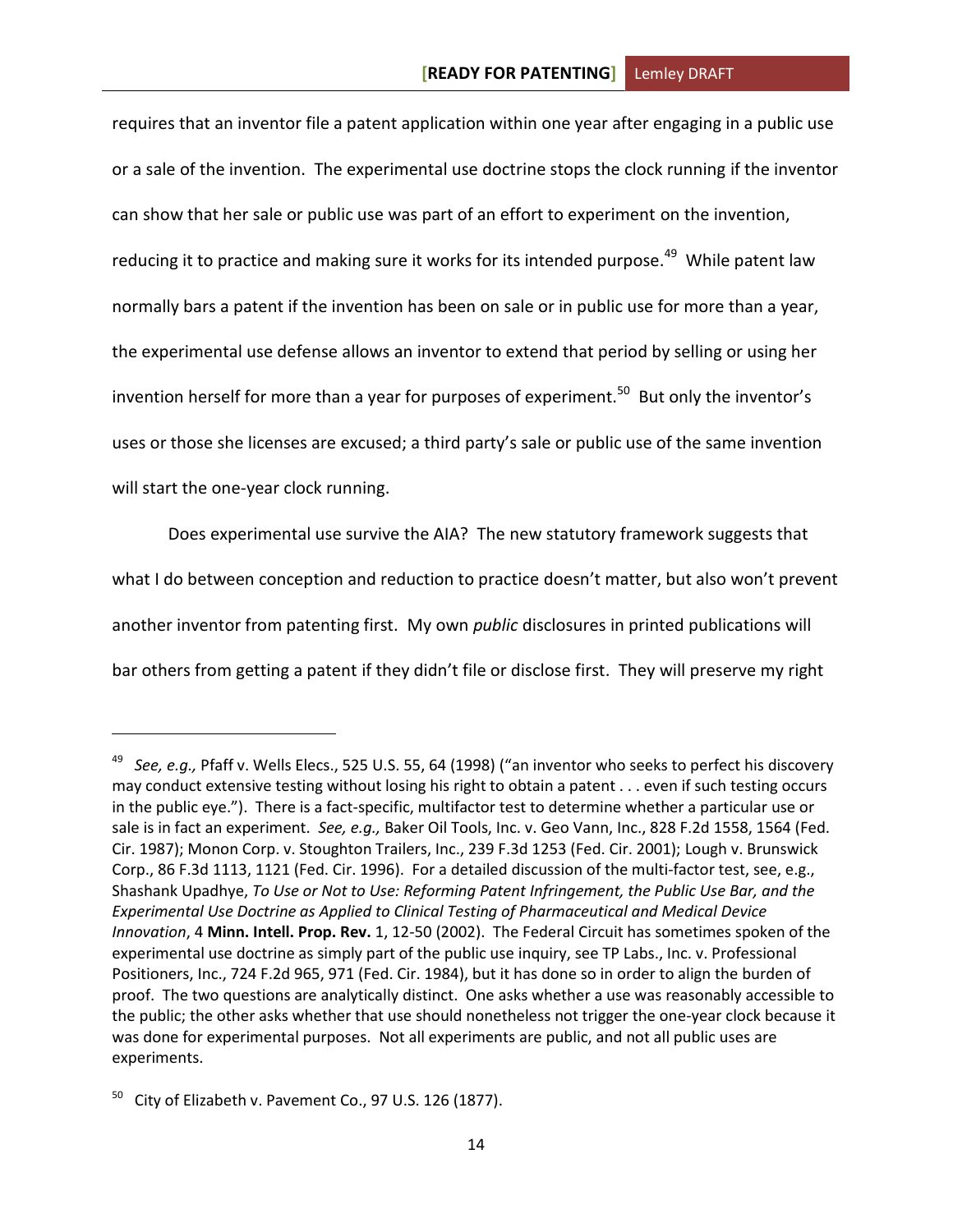to later file for a patent, but only for a year. My own sales and uses of the invention will not bar me from getting a patent, but only for a year. One question is whether those one-year bar dates get extended by proof of experimental use. I have argued elsewhere that the experimental use doctrine should survive into the AIA, allowing inventors who are engaged in experimentation to sell or use their inventions in public for more than a year without barring themselves from later getting a patent.<sup>51</sup> But others have argued that the term "public use" should be reinterpreted anew even though it was carried over from the old statute, and that the new "public use" language should not incorporate the common law interpretations of the old "public use."<sup>52</sup> The Patent and Trademark Office originally took a position of neutrality, suggesting it is an open question whether the experimental use doctrine survives into the AIA, but now seems to think experimental use does not survive at all.<sup>53</sup> Without an experimental use exemption, inventors who actually build and test their inventions will be at a substantial

<sup>&</sup>lt;sup>51</sup> Lemley, *Public Use, supra* note \_\_\_.

<sup>52</sup> *See, e.g.,* Joe Matal, *A Guide to the Legislative History of the America Invents Act, Part I of II*, 21 Fed. Cir. B.J. 435, 466–74 (2012) (arguing that the AIA excluded secret commercial uses, based largely on Senator Kyl's statements on the Senate floor); Robert A. Armitage, *Understanding the America Invents Act and Its Implications for Patenting*, 40 AIPLA Q.J. 1, 51–60 (2012).

<sup>53</sup> The U.S. Patent and Trademark Office released comments regarding examination under AIA. *See* 78 Fed.Reg. 11059 (2013). Comment 12 addresses the issue of the experimental use exception to public use, and whether the exception remains viable under the AIA. According to the PTO, "[u]nder pre-AIA case law, the experimental use exception negates a use that would otherwise defeat patentability. Neither the AIA nor its legislative history expressly addresses whether the experimental use exception applies to a public use under AIA 35 U.S.C. 102(a)(1), or to a use that makes the invention available to the public under the residual clause of AIA 35 U.S.C. 102(a)(1). Because this doctrine arises infrequently before the [PTO], and is case-specific when it does arise, the [PTO] will approach this issue when it arises on the facts presented." *Id.* at 11063. The PTO's Manual of Patent Examining Procedure, by contrast, now instructs examiners not to apply the experimental use doctrine. MPEP §2133.03(3) ("This MPEP section is **not applicable** to applications subject to examination under the first inventor to file (FITF) provisions of the AIA.") (emphasis in original).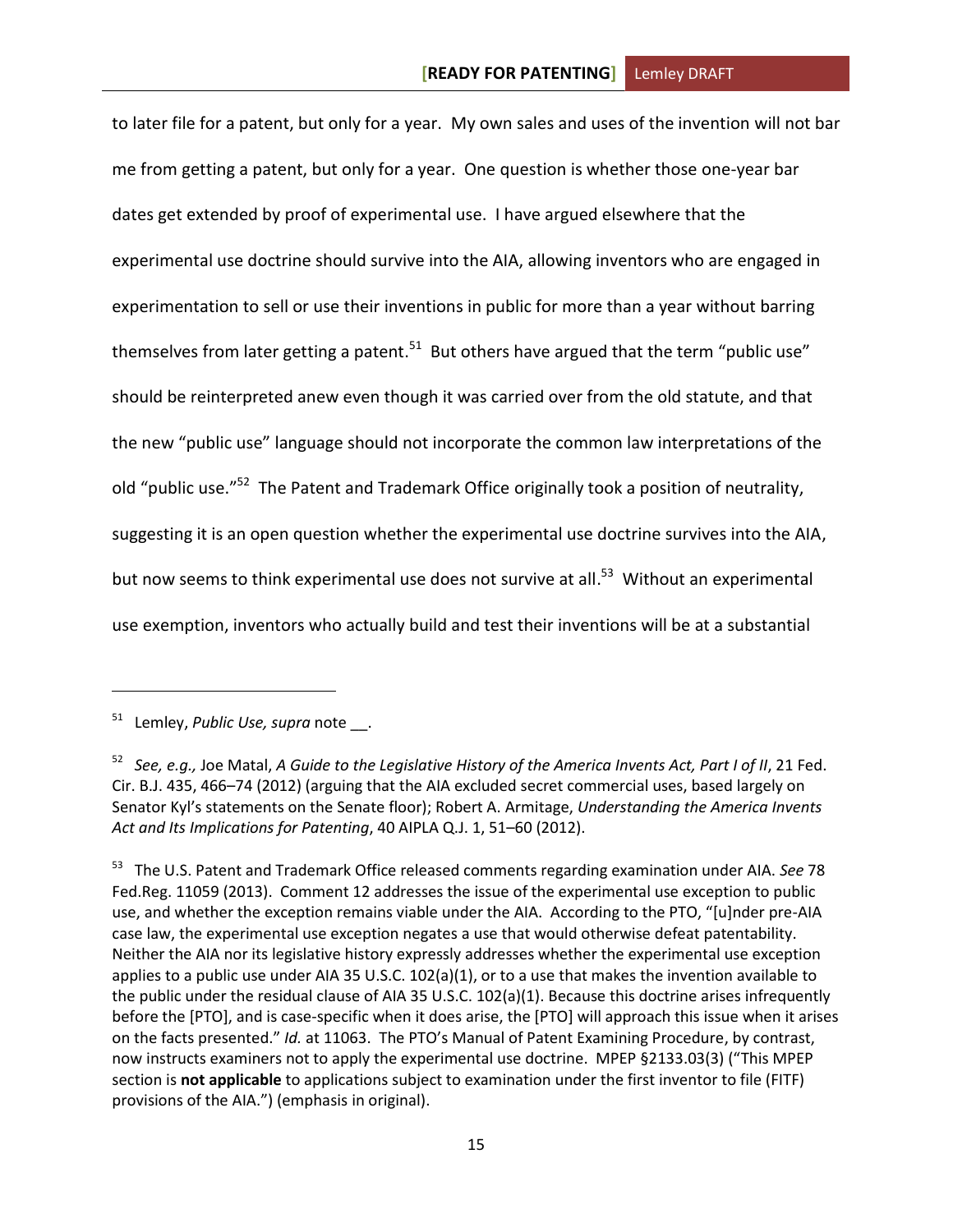disadvantage if deploying and testing requires the participation of outsiders, as is often the case in software and a variety of inventions intended for widespread public use.

Even if the experimental use doctrine survives into the AIA, it may offer less protection to implementers than it once did. The AIA continues the one-year grace period to file an application present in the 1952 Act. But the structure of the grace period is different. The grace period in the 1952 Act was absolute: no conduct by any party after an inventor had invented could bar that inventor from getting a patent within a year after a public disclosure, sale, or use. And the experimental use doctrine allowed the patentee to extend that one year grace period for their own sales and uses, though not sales or uses by unrelated third parties.<sup>54</sup> By contrast, the absolute one-year grace period under the AIA does not apply to all disclosures, but only to the subset of "public disclosures." Section 102(b) reads:

(b) EXCEPTIONS.--

 $\overline{\phantom{a}}$ 

(1) DISCLOSURES MADE 1 YEAR OR LESS BEFORE THE EFFECTIVE FILING DATE OF THE CLAIMED INVENTION.--A disclosure made 1 year or less before the effective filing date of a claimed invention shall not be prior art to the claimed invention under subsection (a)(1) if--

(A) the disclosure was made by the inventor or joint inventor or by another who obtained the subject matter disclosed directly or indirectly from the inventor or a joint inventor; or

<sup>&</sup>lt;sup>54</sup> See, e.g., Eolas Techs. Inc. v. Microsoft Corp., 399 F.3d 1325, 1334 (Fed. Cir. 2005) ("Third party prior use accessible to the public is a section 102(b) bar."). While one inventor can avoid a bar by showing that her sale or public use was experimental, that same sale will start the clock running for everyone else, even if the use was not practically accessible to anyone else. *See* Baxter Int'l v. COBE Labs., Inc., 88 F.3d 1054 (Fed. Cir. 1996). *But cf.* Delano Farms Co. v. California Table Grape Comm'n, F.3d (Fed. Cir. Jan. 9, 2015) (holding that two farmers who grew the patentee's grapes without permission did not create a public use because they were bound to an implied confidentiality agreement). The result is a potential paradox: if two independent inventors both experiment on the invention at the same time in an effort to reduce it to practice, each one's experimental public use will bar the other from getting a patent.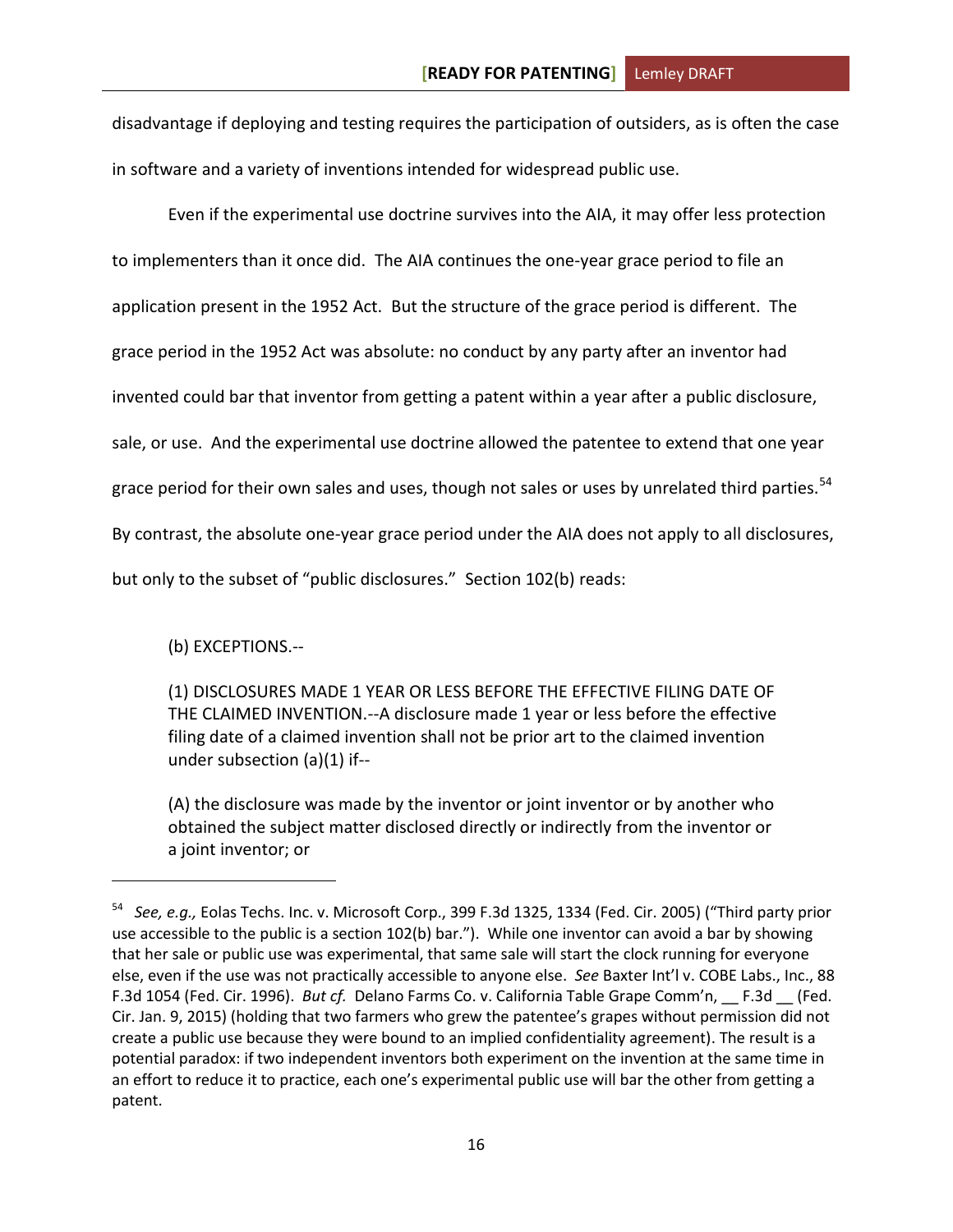(B) the subject matter disclosed had, before such disclosure, been **publicly disclosed by the inventor** or a joint inventor or another who obtained the subject matter disclosed directly or indirectly from the inventor or a joint inventor.<sup>55</sup>

Thus, while under the 1952 Act a third party's conduct within the one-year grace period could not bar an inventor from getting a patent, that is no longer true. If the inventor "discloses" but does not "publicly disclose" the invention, independent disclosures by a third party even after that disclosure can still bar her patent. For instance, if an inventor makes a few non-public sales of the invention to beta-testers, those sales will not themselves bar her from filing a patent for a year, and perhaps longer if they are part of a bona fide experimental use. But independent sales or uses by a third party during that year *will* bar her from obtaining a patent even if she was engaged in experimentation. $^{56}$ 

I have written elsewhere on the uncertainty over what constitutes a disclosure but not a "public disclosure" under the AIA.<sup>57</sup> However that debate is resolved, some things – most likely noncommercial uses of the invention and non-public sales – will count as prior art that triggers the provisions of the AIA but will *not* count as a public disclosure sufficient to trigger the absolute protection of the one-year grace period. And those very things – secret, noncommercial uses and non-public sales to a few buyers – are the very sorts of activities that are most likely to be consistent with true experimentation. An inventor who builds and wants

l

 $55$  35 U.S.C. §102(b) (emphasis added).

 $56$  By contrast, if the third party got the idea from our inventor, that party's conduct cannot bar a patent during the one-year grace period. 35 U.S.C. §102(b)(1)(A).

<sup>57</sup> Lemley, *Public Use*, *supra* note \_\_. *See also* Robert P. Merges, *Property and Novelty Under the AIA*, 27 **Berkeley Tech. L.J.** 1023 (2012).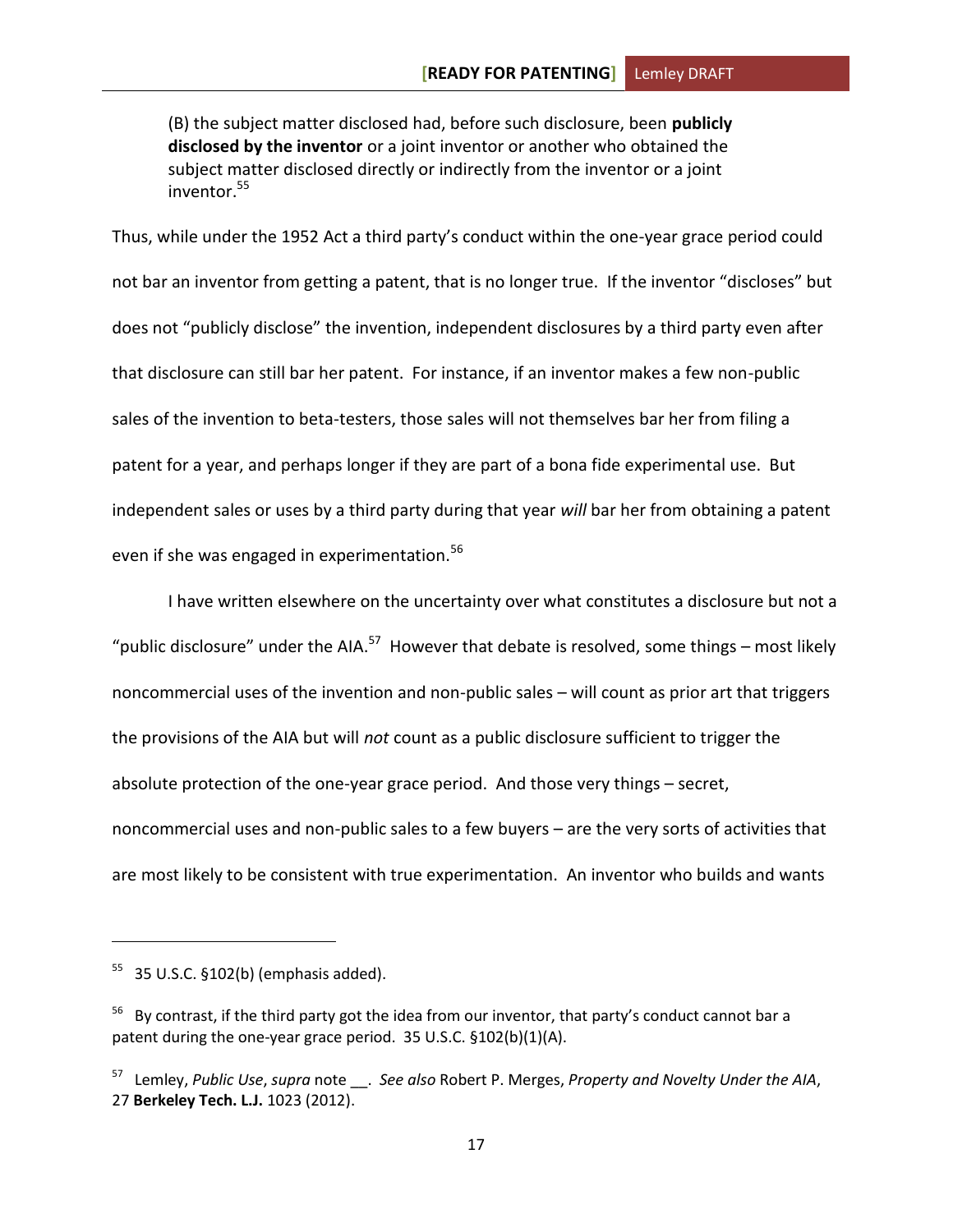to test her invention will need to use it, and perhaps enlist others to use it, to be sure that it works for its intended purpose. But in doing so, she may unwittingly open the door to third party conduct that will prevent her from getting a patent once she determines that the invention does work. They could, perhaps, make a public disclosure of the experiment while it was going on, hedging against the risk that someone else will beat them to the patent office. But even that will only buy them a year in which to experiment.

Patent law, then, has always put a thumb on the scale in favor of patenting first and figuring out only later if the invention will actually work. But with the AIA, that thumb has become a fist, weighing heavily against actually building and testing an invention before heading to the Patent Office.

### **III. Towards (Some) Parity for Builders**

## **A. The Problem with Early Filing**

I think favoring early filing over actually building and testing the invention is probably a

mistake. Chris Cotropia has explained well what he calls the "folly of early filing" of patents:

Filing early and often exacerbates many of the patent system's most recognized problems. It adds significantly to the ever-rising number of applications, contributing to the backlog and burden on the United States Patent and Trademark Office (USPTO) that reduces the quality of examination and issued patents. More applications means more issued patents, which cause problems of their own, particularly if they are "bad" patents. The earlier patents are filed, the more likely they go undeveloped. Commercialization does not occur because of the great uncertainty and the minimal investment at the time of filing. Asserting an early-filed patent is a cheaper alternative to commercialization. This low-cost option entices patent trolls who use patents solely to extract rents from those engaged in commercial development. The dearth of information and the great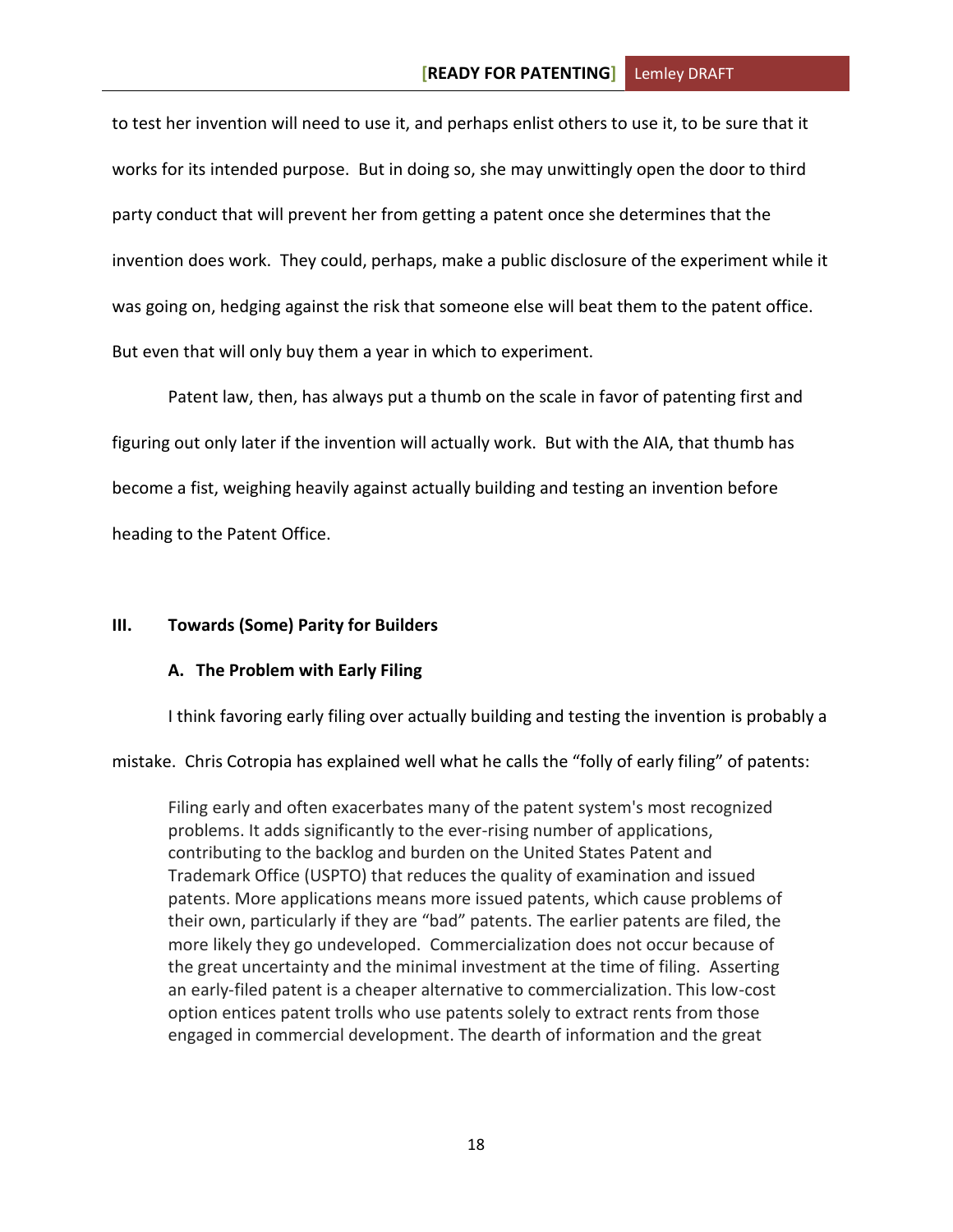uncertainty at the time of filing also contributes to the lack of clarity in the patent's specification and claims, causing patent boundaries to be unclear.<sup>58</sup>

Cotropia makes a strong case.

True ,there are some advantages to society from early filing. A patent application that is filed earlier will, all other things being equal, result in a patent that expires earlier, releasing the invention to the public domain.<sup>59</sup> And as I have observed elsewhere, we don't want inventors to deliberately delay filing (and hence expiration) while taking commercial advantage of the invention.<sup>60</sup>

Other purported advantages turn out to be illusory, however. While patent law may encourage racing to a new invention, as I have argued, $61$  that begs the question of to what end inventors are racing. We might be better off having inventors race to build something than simply race to come up with new ideas first. Patent disclosure theory is premised on the idea that the patent document teaches the world how to make and use the invention. In fact, however, patents rarely provide much in the way of useful scientific knowledge in most industries;<sup>62</sup> scientists who are doing research tend to look elsewhere than patents for their

l

<sup>58</sup> Cotropia, *supra* note \_\_, at 70.

<sup>59</sup> John F. Duffy, *Rethinking the Prospect Theory of Patents*, 71 **U. Chi. L. Rev.** 439, 440 (2004). Since 1995, patents normally expire twenty years after the filing date. 35 U.S.C. § 154. But that term can be extended for a variety of reasons. *Id*. §154(b). Even before 1995, when patents lasted 17 years from the date of issue, early filing normally meant earlier issuance and therefore earlier expiration.

<sup>60</sup> Lemley, *Public Use*, *supra* note , at .

<sup>61</sup> Lemley, *Myths*, *supra* note \_\_, at 749-57.

<sup>62</sup> *Id*. At 744-48 (collecting sources); Alan Devlin, *The Misunderstood Function of Disclosure in Patent Law*, 23 **Harv. J.L. & Tech.** 401, 403 (2010); Note, *The Disclosure Function of the Patent System (or Lack*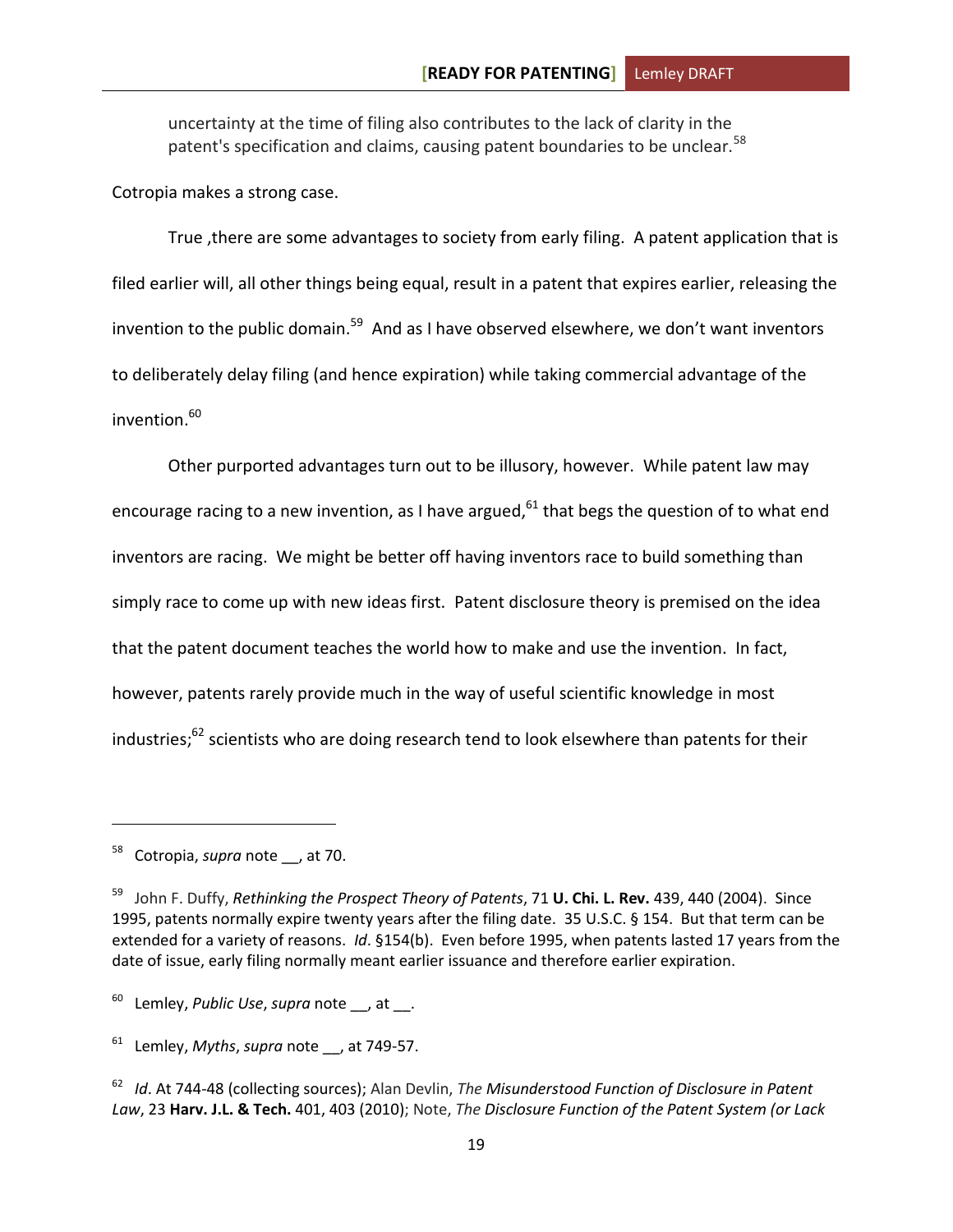learning.<sup>63</sup> And that is likely to be even more true of patents filed by those who never made a product, since those patents will lack the level of technical detail and experimental results that an inventor who has actually constructed and tested a prototype can offer.

### **B. Should We Eliminate Paper Patents?**

Cotropia would restore parity between those who build the invention and those who do not by the simple expedient of barring the latter from getting a patent.<sup>64</sup> While he would not go as far as those who would require commercialization of the invention,  $65$  he would require proof of actual, not constructive, reduction to practice before filing a patent application.<sup>66</sup> For

 $^{63}$  I often ask the former scientists and engineers in my patent class whether they ever read patents as a way of doing scientific background reading; the question provokes a chorus of denials and generally giggles at the very idea.

That said, the value of patents as disclosure tools may differ from industry to industry, and some types of scientists may read patents, as Lisa Ouellette has suggested. Lisa Larrimore Ouellette, *Do Patents Disclose Useful Information?*, 25 **Harv. J.L. & Tech.** (2012). *See also* John M. Golden, *Principles for Patent Remedies*, 88 **Tex. L. Rev.** 505, 522 (2010). Patents may also encourage the sort of disclosures that do communicate information, for example by giving scientists at companies the comfort necessary to present their work at conferences. For a discussion of this sort of indirect learning, see Mark A. Lemley, *The Myth of the Sole Inventor*, 110 **Mich. L. Rev.** 709 (2012).

64 *Id*. at 71.

 $\overline{\phantom{a}}$ 

65 *See, e.g.,* Posner, *supra* note \_\_; Yosick, *supra* note \_\_. Cf. Ted Sichelman, *Commercializing Patents*, 62 **Stan. L. Rev.** 341 (2010) (arguing, not for a commercialization requirement for patentability, but for separate patents to encourage commercialization).

<sup>66</sup> Cotropia, *supra* note \_\_, at \_\_.

*Thereof)*, 118 **Harv. L. Rev.** 2007, 2025-26 (2005); Jeanne C. Fromer, *Patent Disclosure*, 94 **Iowa L. Rev.** 539, 542 (2009).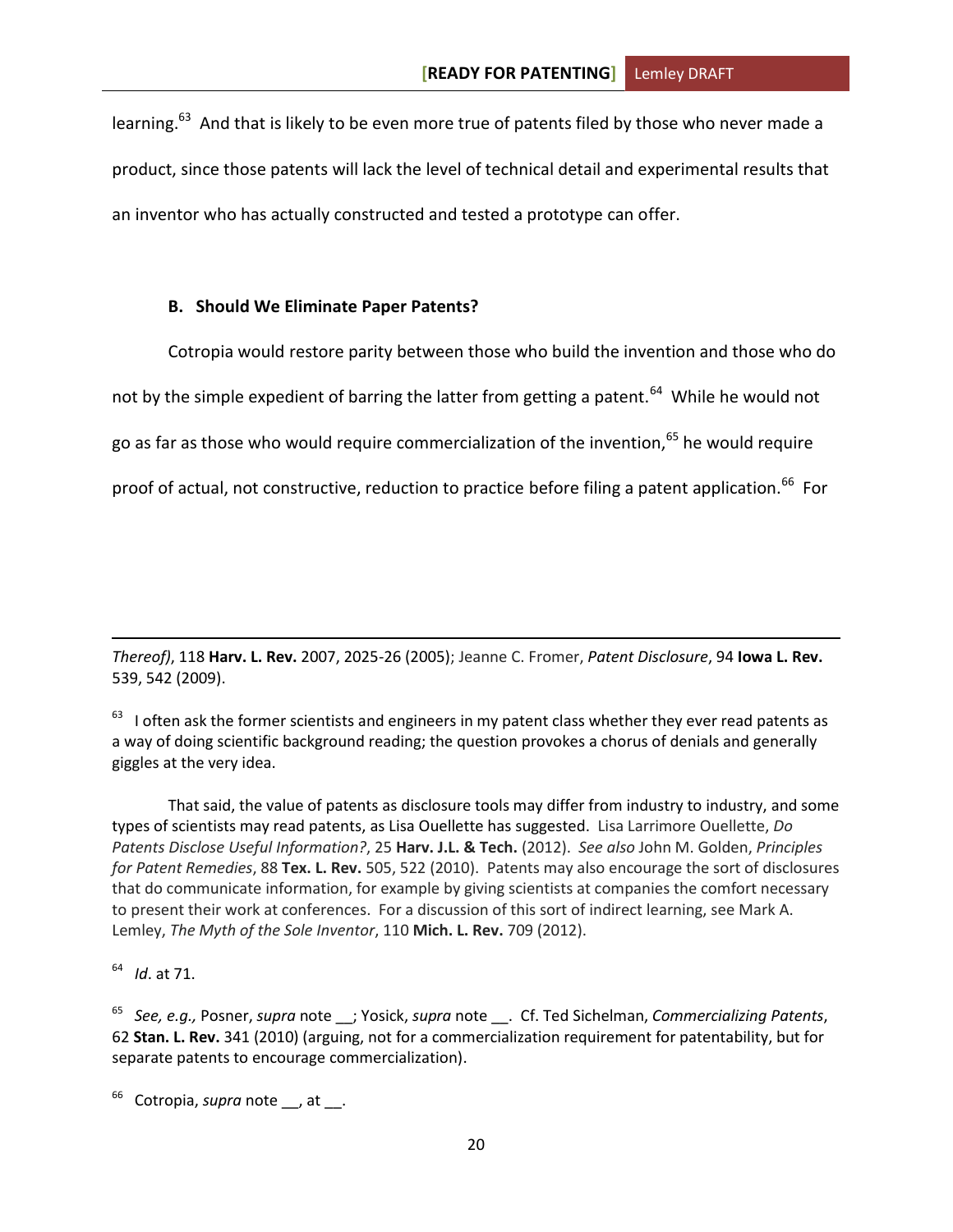Cotropia, as for Justice Story, it is the delivery of a working product, or at least a prototype, that is the thing worthy of patent protection.<sup>67</sup>

I have some sympathy for Cotropia's position, and I think we need to do more to encourage – or at least not disadvantage – those who chose to build and test a prototype. But requiring actual reduction to practice probably goes too far. In some fields, such as semiconductors, designers may not be able to actually build and test their inventions without a great deal of time and money – money that inventors may not be able to pay. Patents have allowed vertical disintegration in that industry, permitting independent design firms to produce and sell designs to semiconductor manufacturers.<sup>68</sup> Other inventors, particularly those associated with universities, may not be well-positioned to build and test their inventions, preferring instead to partner with an outside firm to do the development.<sup>69</sup> And patents can sometimes facilitate that process of technology transfer.<sup>70</sup> And even if the record of patents

 $\overline{a}$ 

<sup>&</sup>lt;sup>67</sup> *Id*. at 128 ("The basic goal of the patent system is the production of socially beneficial technology. That is, technology that society can actually use.").

<sup>68</sup> *See, e.g..,* Bronwyn H. Hall & Rosemarie Ziedonis, *The Patent Paradox Revisited: An Empirical Study of Patenting in the U.S. Semiconductor Industry, 1979-1995*, 32 **RAND J. Econ.** 101 (2001) (finding that strong patents in the semiconductor industry support the creation of design firms vertically disintegrated from manufacturing); Bronwyn H. Hall & Rosemarie Ziedonis, *The Effect of Strengthening Patent Rights on Firms Engaged in Cumulative Innovation: Evidence from the Semiconductor Industry*, [http://citeseerx.ist.psu.edu/viewdoc/download?doi=10.1.1.24.6269&rep=rep1&type=pdf;](http://citeseerx.ist.psu.edu/viewdoc/download?doi=10.1.1.24.6269&rep=rep1&type=pdf) Jonathan M. Barnett, *Property as Process: How Innovation Markets Select Innovation Regimes*, 119 **Yale L.J.** 384 (2009); Barnett, *supra* note \_\_.

<sup>69</sup> For a discussion of university patenting and technology transfer, see, e.g., David Mowery et al., **Ivory Tower & Industrial Innovation: University-Industry Technology Transfer Before and After the Bayh-Dole Act** (2015); Mark A. Lemley, *Are Universities Patent Trolls?*, 18 **Fordham Intell. Prop., Med., & Ent. L.J.** 611 (2008).

 $70$  Arrow's Information Paradox posits that without some form of property right parties will find it difficult to contract for the sale of information. Kenneth J. Arrow, *Economic Welfare and the Allocation of Resources for Invention*, in **The Rate and Direction of Inventive Activity** 609, 620 (Nat'l Bureau of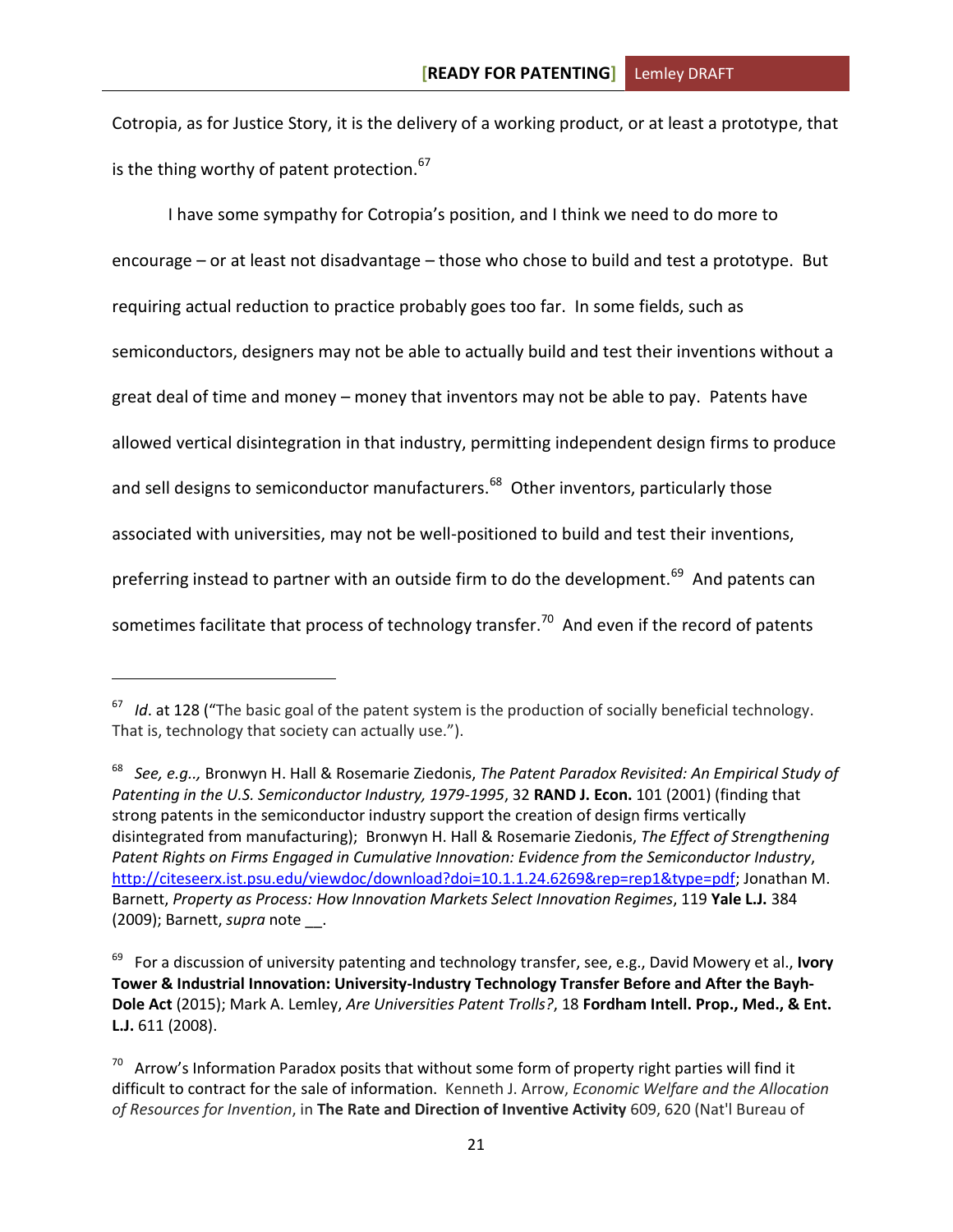actually driving rather than following technology transfer is a mixed one, it would surely be

desirable to move towards a patent system in which people with good ideas could sell those

ideas to companies who could make use of them.<sup>71</sup> Requiring everyone to build their own

products would be a step away from that idea.

 $\overline{a}$ 

Further, while Cotropia is right that those who do not develop and test their invention

are less likely to see it commercialized and more likely to become patent trolls, $^{72}$  there are

plenty of examples of product-producing companies who ultimately become trolls or sell their

Econ. Research ed., 1962), reprinted in 5 **Collected Papers of Kenneth J. Arrow** 104, 115-17 (1985). There is substantial literature on patents as a way out of Arrow's paradox. See, e.g., James J. Anton & Dennis A. Yao, *Expropriation and Inventions: Appropriable Rents in the Absence of Property Rights*, 84 **Am. Econ. Rev.** 190, 190-92 (1994); Paul J. Heald, *Transaction Costs and Patent Reform*, 23 **Santa Clara Computer & High Tech. L.J.** 447, 453-54 (2007); Robert P. Merges, *A Transactional View of Property Rights*, 20 **Berkeley Tech. L.J.** 1477 (2005); Robert P. Merges, I*ntellectual Property and the Costs of Commercial Exchange: A Review Essay*, 93 **Mich. L. Rev.** 1570, 1590 (1995) (noting the importance of contract law in intellectual property exchanges). *Cf.* Mark A. Lemley, *The Surprising Virtues of Treating Trade Secrets as Intellectual Property Rights*, 61 **Stan. L. Rev.** 311 (2008) (arguing that trade secrets can serve the same purpose without patents). But see Michael J. Burstein, *Exchanging Information Without Intellectual Property*, 91 **Tex. L. Rev.** 227 (2012) (arguing that we don't need patents to solve **Arrow's Information Paradox**, because structured disclosure of information and various other appropriability mechanisms can enable contracting).

By contrast, efforts to license the patent itself rather than the underlying ideas rarely seem to drive technology transfer. *See* Robin C. Feldman & Mark A. Lemley, *Does Patent Licensing Drive Innovation?*, 101 **Iowa L. Rev.** \_\_ (forthcoming 2015) (surveying those involved in patent licensing and finding that efforts to license patents themselves rarely led to technology transfer or innovation, even from universities).

Cotropia suggests that inventors might file an application early but defer examination until they succeed in reducing the invention to practice. Cotropia, *supra* note , at . In so doing, he hopes to solve Arrow's Information Paradox by providing an inchoate right to contract over while conditioning the actual patent grant on successful completion of the reduction to practice. While it is an admirable effort, I'm not sure it will provide much more certainty than the trade secret rights that can already allow contracting for ideas. Lemley, *supra*; Burstein, *supra*. And it will create a host of new problems, from delaying the issuance of patents to reopening the question of who has invented a patent conceived by one company but reduced to practice by another.

71 Mark A. Lemley & Nathan Myhrvold, *How to Make a Patent Market*, 36 **Hofstra L. Rev.** 257 (2007).

<sup>&</sup>lt;sup>72</sup> Cotropia, *supra* note \_\_, at \_\_.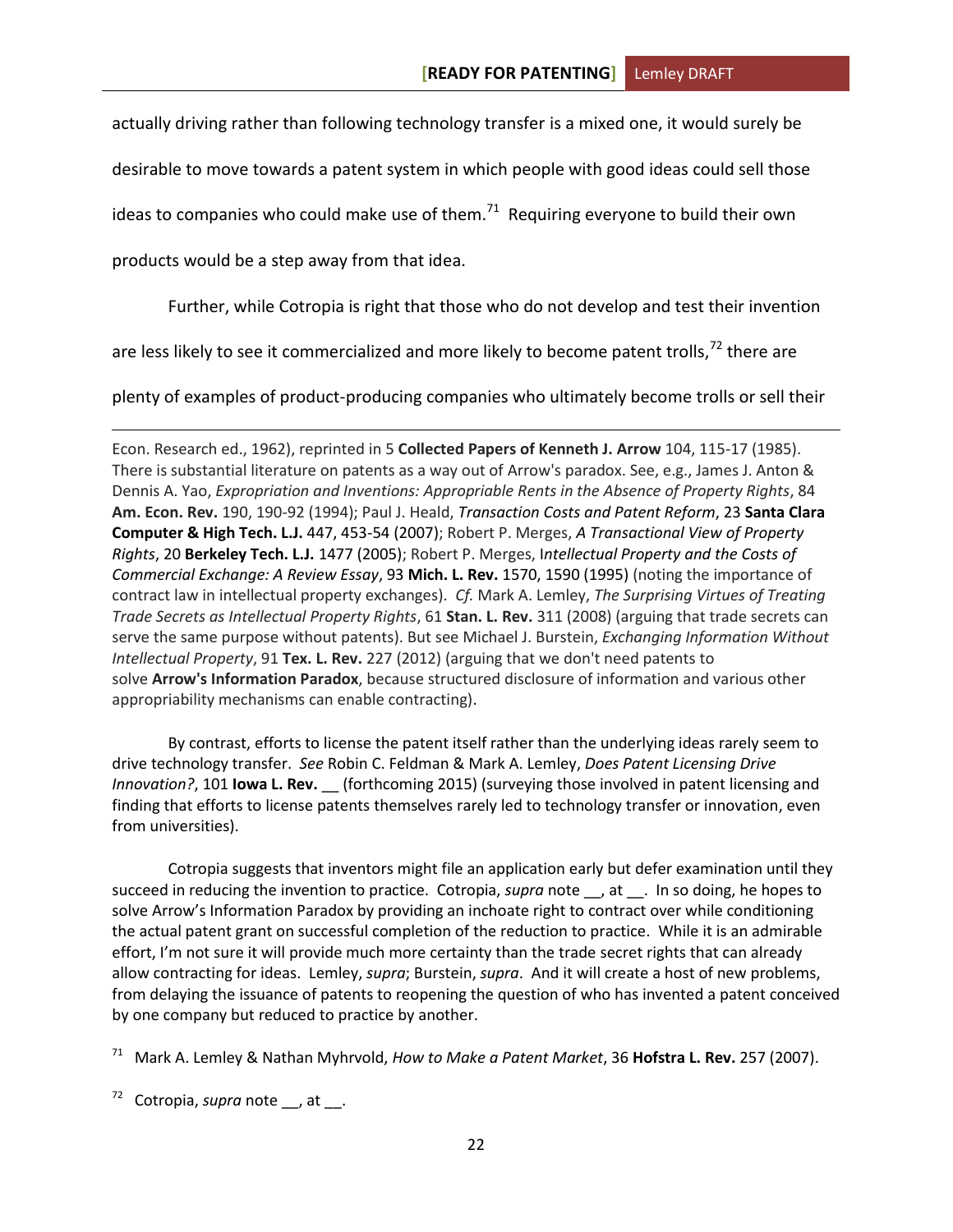patents to trolls.<sup>73</sup> The troll problem is more systemic than just allowing patents on ideas that never made it to fruition,  $74$  though Cotropia is surely right that that is part of the problem.

Finally, and most practically, even if it were a good idea to require reduction to practice it is unlikely to happen. The AIA represents a significant step in the opposite direction, toward encouraging early filing divorced from commercialization or actual reduction to practice.<sup>75</sup> Congress took that step in part in an effort to harmonize U.S. law with the rest of the world, which does not have such a requirement.<sup>76</sup> Universities, which have had an outsized influence on the terms of the patent reform debate, would doubtless resist such a move.<sup>77</sup> And technology is moving away from integrated design and construction toward computer

75 Lemley, *Public Use*, *supra* note \_\_, at \_\_; *See, e.g.*, Press Release, The White House Office of the Press Sec'y, President Obama Signs America Invents Act, Overhauling the Patent System to Stimulate Economic Growth, and Announces New Steps to Help Entrepreneurs Create Jobs (Sept. 16, 2011), *available at* http://www.whitehouse.gov/the-press-office/2011/09/16/president-obama-signs-americainvents-act-overhauling-patent-system-stim, *archived at* http://perma.cc/V9WE-VQ4C (noting that the purpose of the bill was to help inventors bring their ideas to market more quickly); cf. Abrams & Wagner, *supra* note (finding that a move to first to file may discourage individual inventors from filing because of concerns about a race to the PTO).

76 Lemley, *Public Use*, *supra* note \_\_, at \_\_.

<sup>73</sup> Mark A. Lemley & A. Douglas Melamed, *Missing the Forest for the Trolls*, 113 **Colum. L. Rev.** 2117 (2013); Tom **Ewing**, *Indirect Exploitation of Intellectual Property Rights by Corporations and Investors*, Hastings Sci. & Tech. L.J., Winter 2012, at 1, 5 (defining IP privateering)..

<sup>74</sup> Lemley & Melamed, *supra* note \_\_; cf. Brian J. Love, *An Empirical Study of Patent Assertion Timing: Could a Patent Term Reduction Decimate Trolls Without Harming Innovators?*, 161 **U. Pa. L. Rev.** 1309 (2013) (finding that patent trolls overwhelmingly assert patents at the end of their life, while productproducing companies assert patents earlier).

 $77$  One can find a number of examples of university influence in the AIA, from the exemption from prior user rights for university patents, 35 U.S.C. §273(e)(5), to the definition of a university as a "microentity" that got to pay lower fees even than individual inventors and other non-profits. 35 U.S.C. §123(d). Senator Dianne Feinstein (D-Cal) stated at a hearing on the AIA that there were a number of great universities in California and she would vote to do what was in their interest, notwithstanding the prevalence of many great IT and biotech companies in California as well.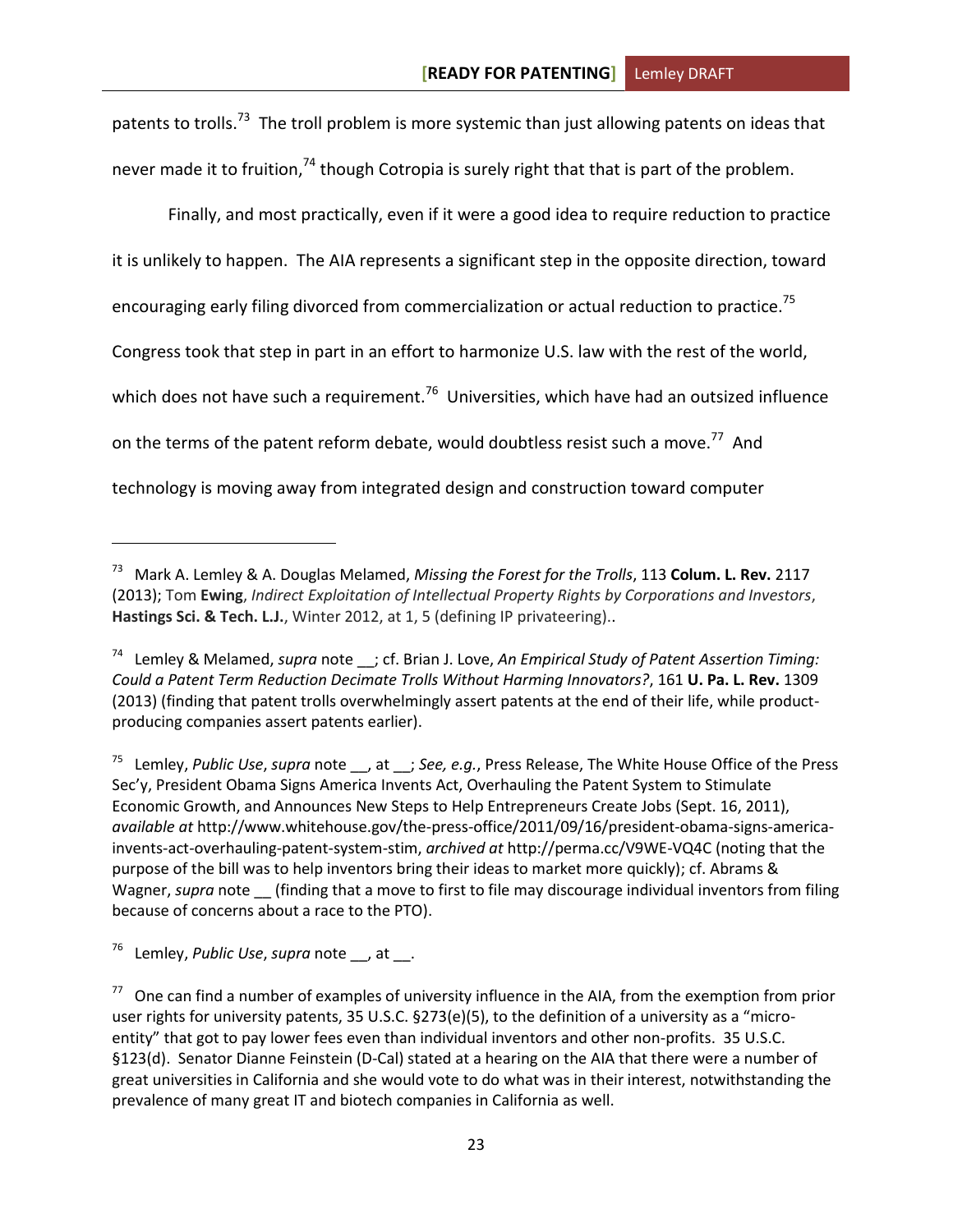prototyping. The rise of 3D printing will make that separation even more acute.<sup>78</sup> It seems implausible that the law will buck that trend and require that inventors produce and test their own inventions.

### **C. A Middle Ground?**

If we are not to do away with constructive reduction to practice, we still need to confront the problems it creates. One way to do so would be to raise the bar to obtaining such a paper patent. We could, for instance, impose a stricter test for disclosing the invention to the world on inventors who cannot point to working examples – perhaps requiring them to explain the principle behind the invention if they are not going to prove that it works in practice.<sup>79</sup> To some extent the law has been doing this already. The development and extension of the written description doctrine is in part directed at a practice I have called "gun jumping": rushing to the Patent Office before actually spelling out what the invention actually is.<sup>80</sup> Cases like *Ariad v. Eli Lilly & Co.* and *University of Rochester v. G.D. Searle & Co.*, for instance, involve "inventors" who identified a fruitful area of research but did not actually hypothesize, much less construct, a product. They merely sought to lock up the results of research later done by

<sup>78</sup> For discussions of the IP implications of 3D printing, see, e.g., Mark A. Lemley, *IP in a World WithoutScarcity*, 80 **N.Y.U. L. Rev.** (forthcoming 2015); Deven R. Desai & Gerard N. Magliocca, *Patents, Meet Napster: 3D Printing and the Digitization of Things*, 102 **Geo. L.J.** 1291 (2014); Lucas S. Osborn, *Of PhDs, Pirates, and the Public: Three-Dimensional Printing Technology and the Arts*, 1 **Texas A&M L. Rev.** 811 (2014); Lucas S. Osborn, *Regulating Three-dimensional Printing: The Converging Worlds of Bits and Atoms*, 51 **San Diego L. Rev.** 553 (2014); Timothy R. Holbrook & Lucas S. Osborn, *Digital Patent Infringement in an Era of 3D Printing*, \_\_ **U.C. Davis L. Rev.** \_\_ (forthcoming 2015).

<sup>&</sup>lt;sup>79</sup> I thank Josh Sarnoff for this suggestion.

<sup>80</sup> *See* Mark A. Lemley et al., *Life After Bilski*, 63 **Stan. L. Rev.** 1315, \_\_ (2011) (noting the prevention of gun jumping as one of the goals of 35 U.S.C. §112(a)).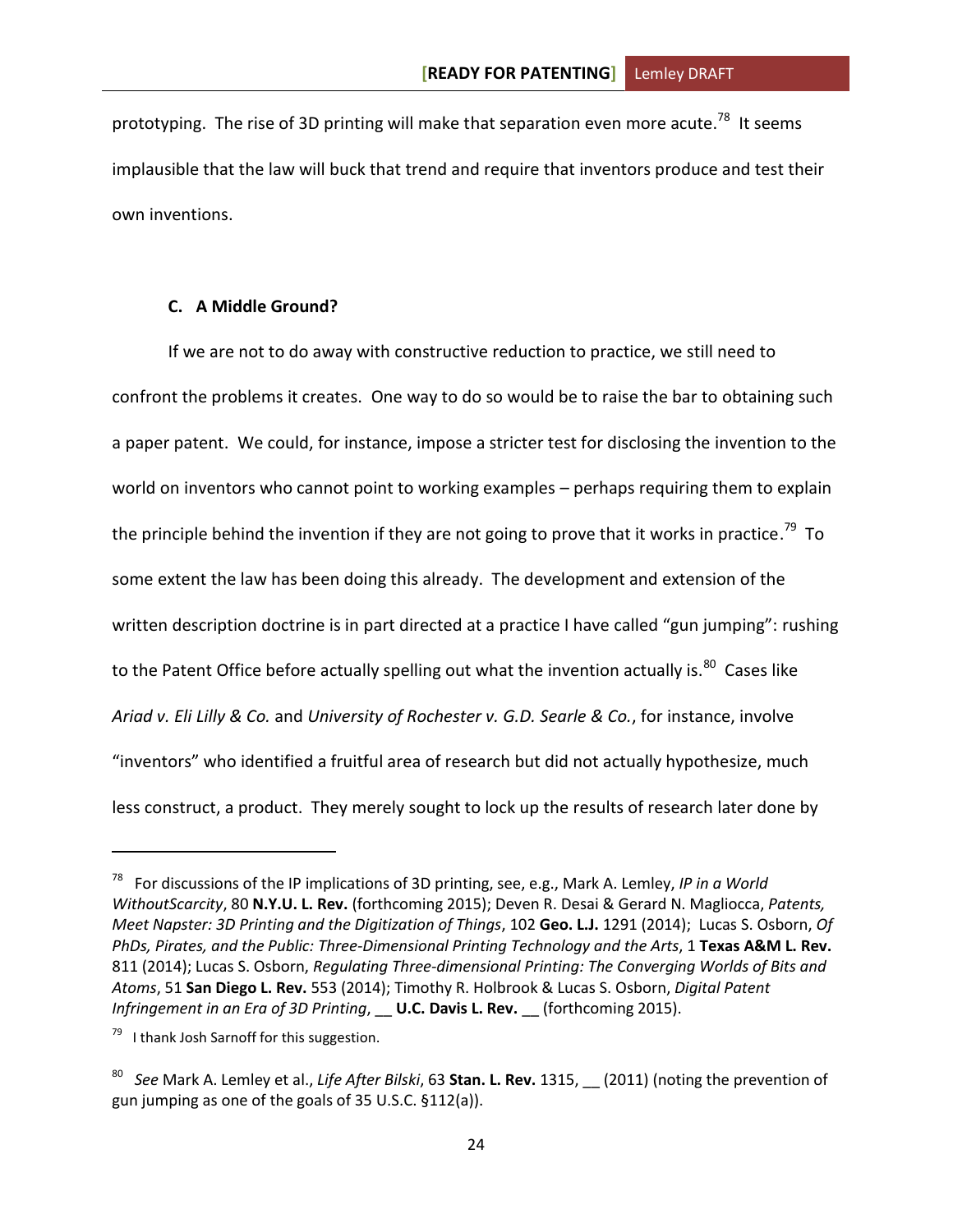someone else.<sup>81</sup> Strengthening the enablement and written description requirements won't make paper patenting impossible, but it will nudge inventors toward building and testing their invention first by making it harder to get a patent without doing so. $^{82}$ 

Strengthening the disclosure doctrines will also tend to narrow the scope of the patents that do issue. One concern with early filing is that the very inventors who do not build something will draft the broadest claims, simply because they don't actually know what particular implementations of their idea will work. Meanwhile, those who actually do the work may write more specific – and therefore narrower – claims. A particular example of this problem is functional claiming – claiming to own any technology that solves a particular problem, rather than the particular solution the patentee came up with.<sup>83</sup> Functional claiming is endemic in software patents, and is arguably responsible for many of the problems with patenting software.<sup>84</sup> And many of those claims are from patentees who never actually implemented their ideas. While the law properly refuses to limit inventors to the particular embodiments they design, functional claiming goes to the opposite extreme, attempting to lay

 $\overline{a}$ 

 $81$  Ariad Pharms. v. Eli Lilly & Co., 598 F.3d 1336 (Fed. Cir. 2010) (en banc); University of Rochester v. G.D. Searle & Co., 358 F.3d 916 (Fed. Cir. 2004).

 $82$  Interestingly, nearly a century ago courts relied on the "paper patent" doctrine to invalidate or limit the scope of patents in a number of cases in which the patentee had not actually built anything. They did so in language strikingly reminiscent of today's debate over patent trolls. *See, e.g.,* Van Kannel Revolving Door Co. v. General Bronze Corp., 77 F.2d 300, 303 (2d Cir. 1935) (rejecting a suit on an "inoperative paper patent which had no effect on the art and was only brought to light by the plaintiff in an effort to monopolize the field after the defendant had already installed, to the plaintiff's knowledge, a governor of the type now charged to infringe."). For a discussion of the use of the paper patent doctrine, and the ways in which it could benefit as well as harm patentees, see Duffy, *supra* note \_\_, at 1374-82.

<sup>83</sup> *See* Mark A. Lemley, *Software Patents and the Return of Functional Claiming,* 2013 **Wis. L. Rev.** 905.

<sup>&</sup>lt;sup>84</sup> Id. at <sub>\_\_\_</sub>. Functional claiming is not limited to software, however. For criticism of functional claiming in biotechnology, see Abbvie Deutschland GMBH & Co. v. Janssen Biotech, Inc., 759 F.3d 1285 (Fed. Cir. 2014).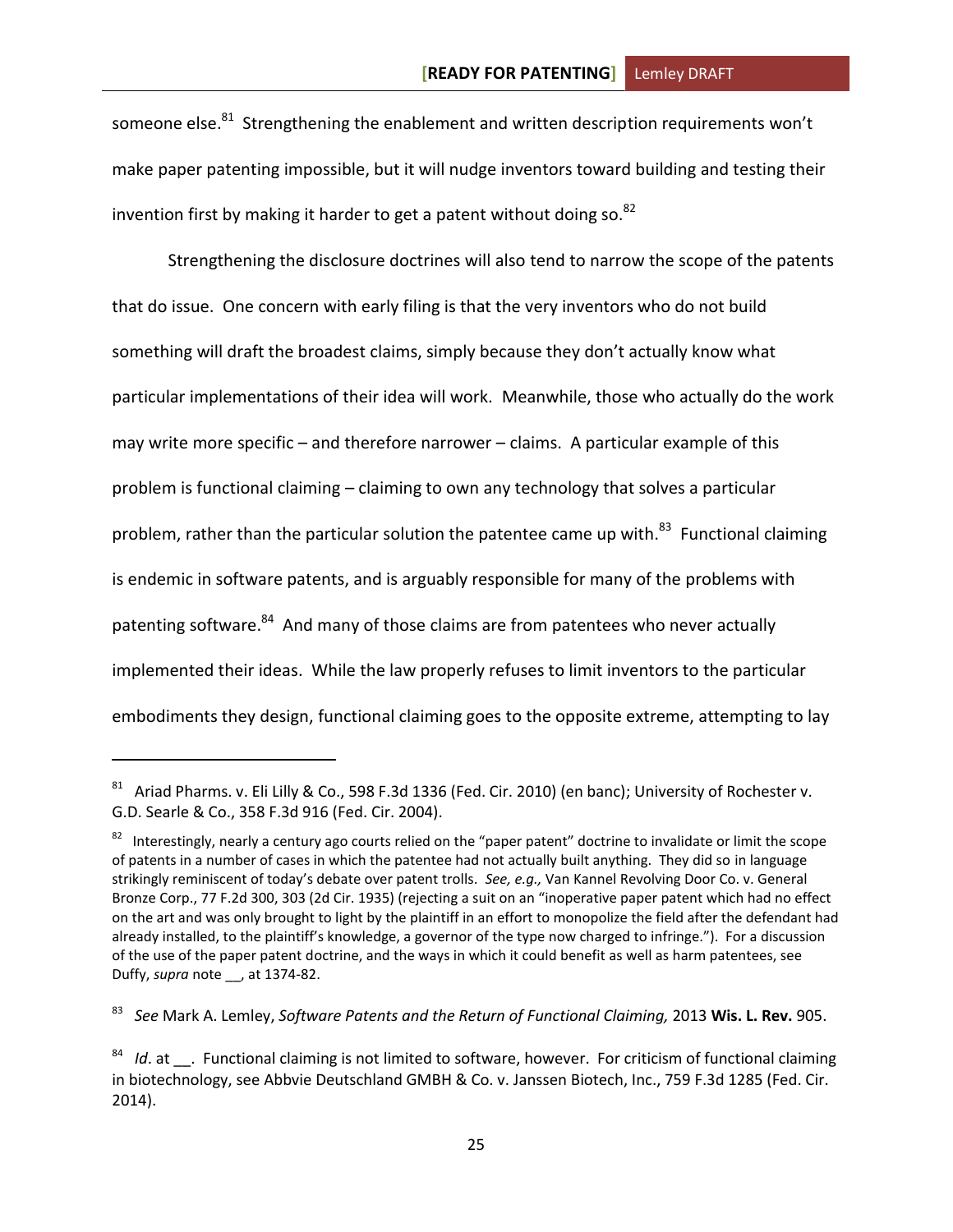claim to an entire problem without offering a particular solution. I have argued elsewhere that these functional claims are properly understood as covering, not every possible way of solving the problem, but only the ways the patentee actually described in her specification.<sup>85</sup> A functional claim that is backed up with specific examples is valid but narrowed to those examples and equivalents thereof.<sup>86</sup> A functional claim that is not backed up with specific examples is invalid as indefinite.<sup>87</sup> Taking that approach may also encourage inventors to

85 *Id*. at \_\_.

 $\overline{a}$ 

86 35 U.S.C. §112(f).

<sup>87</sup> Function Media, LLC v. Google Inc., 708 F.3d 1310, 1318 (Fed. Cir. 2013); ePlus, Inc. v. Lawson Software, Inc., 700 F.3d 509, 518-19 (Fed. Cir. 2012); Noah Sys., Inc. v. Intuit Inc., 675 F.3d 1302, 1312-13 (Fed. Cir. 2012); Ergo Licensing, LLC v. CareFusion 303, Inc., 673 F.3d 1361, 1362, 1365 (Fed. Cir. 2012); Typhoon Touch Techs., Inc. v. Dell, Inc., 659 F.3d 1376, 1384-86 (Fed. Cir. 2011) (means-plusfunction software claims required disclosure of corresponding structure performing that function in the specification, but that structure did not need to be described in the form of software code); In re Aoyama, 656 F.3d 1293, 1294, 1297-98 (Fed. Cir. 2011) (means-plus-function software patent claim invalid as indefinite for failure to disclose the corresponding algorithm performing that function); Aristocrat Techs. Austl. PTY Ltd. v. Int'l Game Tech., 521 F.3d 1328, 1337-38 (Fed. Cir. 2008); WMS Gaming, Inc. v. Int'l Game Tech., 184 F.3d 1339, 1349 (Fed. Cir. 1999) ("[T]he disclosed structure is not the general purpose computer, but rather the special purpose computer programmed to perform the disclosed algorithm."). Cf. HTC Corp. v. IPCom GmbH & Co., KG, 667 F.3d 1270, 1272-73 (Fed. Cir. 2012) (where a means-plus-function software claim would have been invalid as indefinite for failure to disclose the algorithm that performed the functions of the software, but defendant waived the issue).

For discussion of these cases, see Sharon Barkume & Michael R. Bielski, *Strict Interpretation of 35 U.S.C. §112: Requires Universities to Examine Their Patenting Methods*, 28 **Touro L. Rev.** 183, 197-98 (2012); Elise S. Edlin, *Computer Claim Disarray: Untangling the Means-Plus-Function Doctrine to Eliminate Impermissible Functional Claiming in Software Patents*, 28 **Berkeley Tech. L.J.** 417, 419-20 (2013); Christa J. Laser, *A Definite Claim on Claim Indefiniteness: An Empirical Study of Definiteness Cases of the Past Decade with a Focus on the Federal Circuit and the Insolubly Ambiguous Standard*, 10 **Chi.-Kent J. Intell. Prop**. 25, 37 tbls.6 & 7, 39-41 (2010);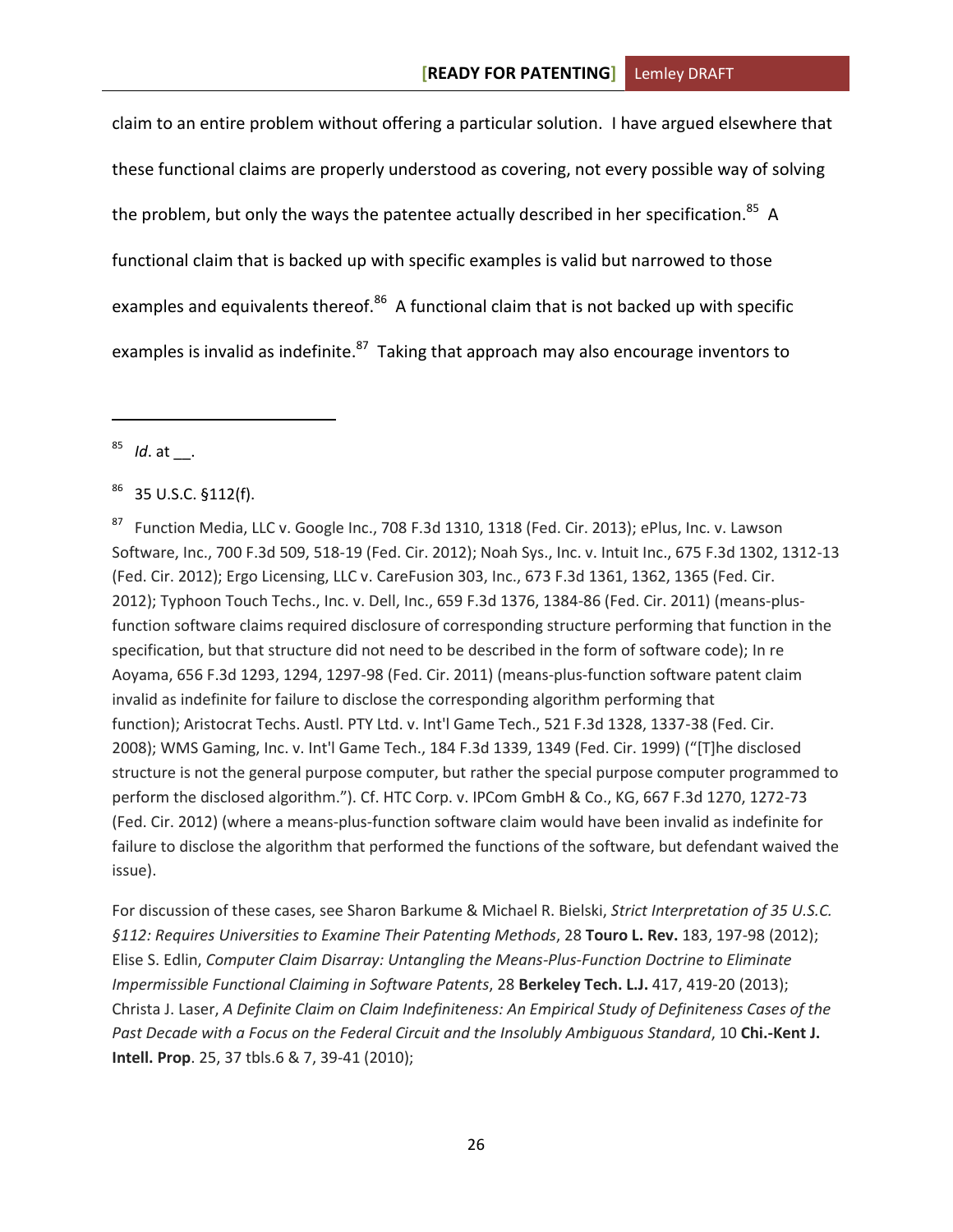affirmatively build their invention to provide those examples. At the very least, a paper patentee that gives only "prophetic examples" will be limited to those examples and not entitled to lay claim to whatever solutions actually turn out to work. And precisely because the paper patentee has done no testing, those examples may not turn out as prophetic as the inventor imagines.

A final solution involves offering some protection to inventors choose to build and test against others who run to the patent office instead. As we saw in Part I, the 1952 Act offered (incomplete) protection to builders by allowing the first inventor to conceive an idea to justify her delay in filing a patent application by showing that she was diligently reducing that invention to practice and testing it. The AIA removed that protection. In its place, the AIA adopted a "prior user right."<sup>88</sup> The prior user right creates a defense for a company that can show that it was already using the invention in a commercial manufacturing process more than a year before a patent owner filed for a patent on that invention.<sup>89</sup> The prior user right has so far been invoked rarely, likely because the requirement that the company already have implemented the process in its business more than a year before the patentee even files for a patent will not often be satisfied. $^{90}$ 

 $88$  35 U.S.C. §273.

<sup>&</sup>lt;sup>89</sup> Id. While in many cases the company's use will be prior art that would bar that later patent, that is not always true. Secret commercial uses of the kind that often occur with process patents are not "public uses" that can bar a third party from getting a patent even though they can bar the user from getting its own patent. W.L. Gore & Assocs., Inc. v. Garlock, Inc., 721 F.2d 1540, 1549 (Fed. Cir. 1983); Metallizing Eng'g Co. v. Kenyon Bearing & Auto Parts Co., 153 F.2d 516, 520 (2d Cir. 1946).

 $90$  The PTO conducted a Congressionally-mandated study of the prior user right in 2012 and found that it was not likely to be particularly disruptive to existing law. [http://www.uspto.gov/sites/default/files/aia\\_implementation/20120113-pur\\_report.pdf.](http://www.uspto.gov/sites/default/files/aia_implementation/20120113-pur_report.pdf) Indeed, as of